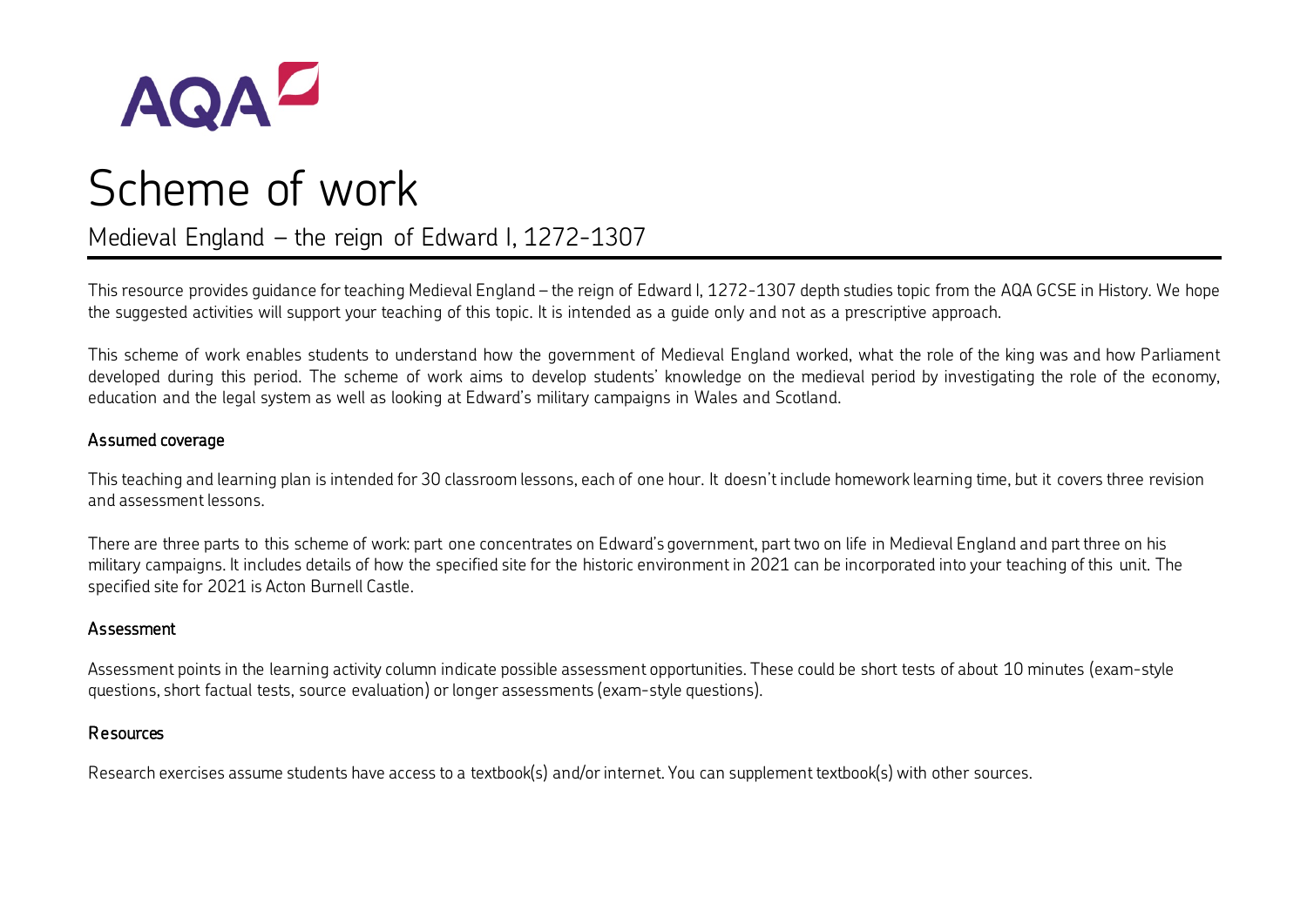Please note that when accessing clips from the Education Recording Agency a licence from the Educational Recording Agency is required in order to view this clip for educational purposes. To check your school's status, contact ER[A era@era.org.uk.](mailto:era@era.org.uk)

When considering primary and secondary evidence, it is worth remembering that the assessment covers students' ability to analyse and evaluate an interpretation (AO4). However, as part of your teaching you may wish to look at contemporary sources (AO3) as well.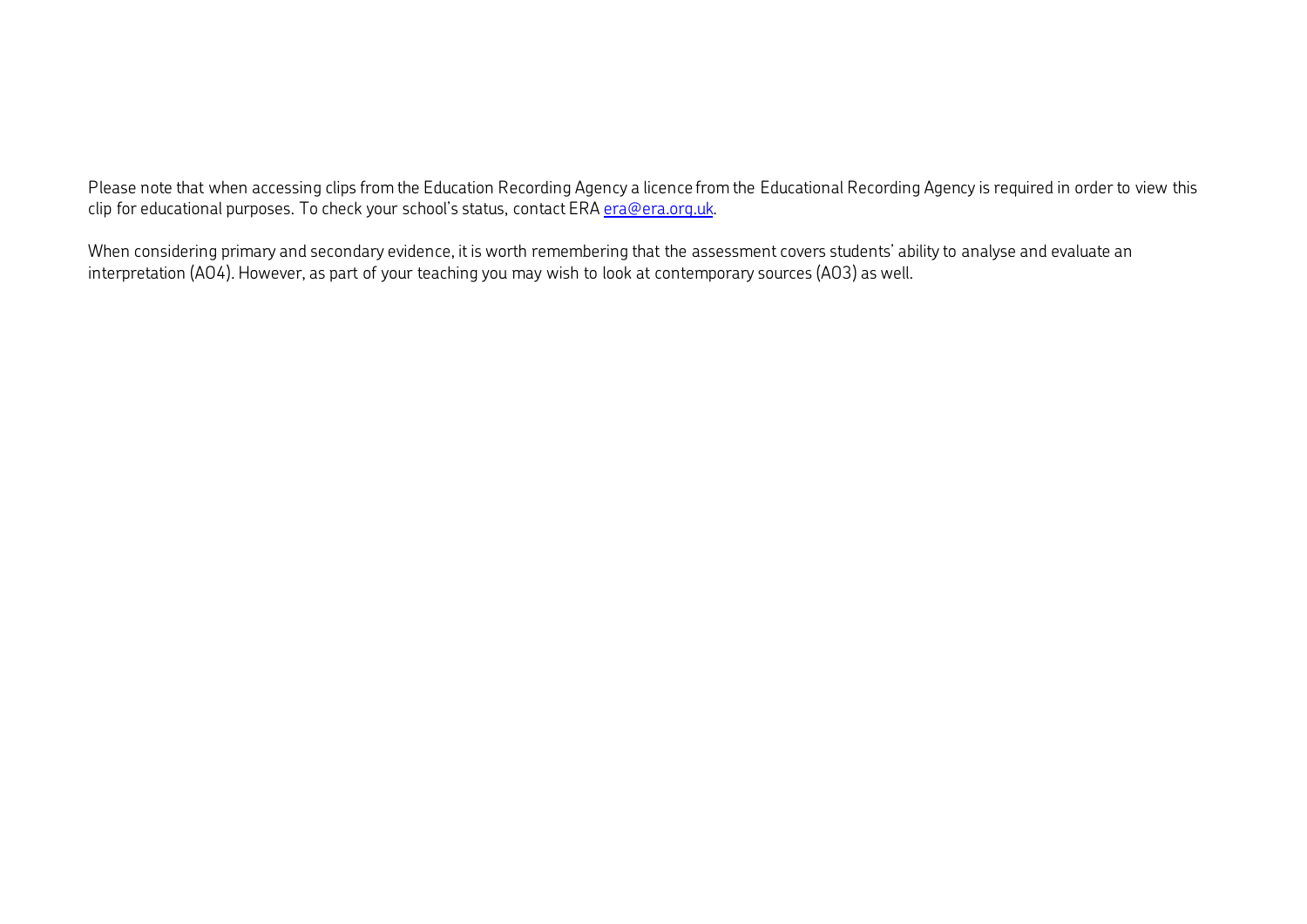# **Part one: Government, the rights of King and people**

## **Henry III's legacy**

| Lesson | <b>Specification content</b>                                                                             | Guidance                                                                                                                                                                                                                                                | Learning activity                                                                                                                                                                                                                                                                                                                                                                                                                                                                                                                                                                                                  | Resources                                                                                                                                                                                                                                                                                                                                                                                                                                                                                                                                                                                                 |
|--------|----------------------------------------------------------------------------------------------------------|---------------------------------------------------------------------------------------------------------------------------------------------------------------------------------------------------------------------------------------------------------|--------------------------------------------------------------------------------------------------------------------------------------------------------------------------------------------------------------------------------------------------------------------------------------------------------------------------------------------------------------------------------------------------------------------------------------------------------------------------------------------------------------------------------------------------------------------------------------------------------------------|-----------------------------------------------------------------------------------------------------------------------------------------------------------------------------------------------------------------------------------------------------------------------------------------------------------------------------------------------------------------------------------------------------------------------------------------------------------------------------------------------------------------------------------------------------------------------------------------------------------|
| number | the relationship between<br>$\bullet$<br>Edward I and his father,<br>Henry III<br>Henry III<br>$\bullet$ | This lesson seeks to chart the<br>changing relationship between<br>Henry III and Edward I.<br>Pen portraits should tease out the<br>differences between father and son<br>and that the nobility will have a very<br>different relationship with Edward. | Enquiry Question: What are the<br>similarities and differences<br>between Henry III and<br>Edward I?<br>Research and create a pen-<br>portrait of Henry III and<br>Edward I.<br>Make a timeline of the key<br>events of Edward's life until he<br>became king.<br><b>EITHER</b><br>Create a 'living graph' showing<br>the highs and lows of Henry and<br>Edward's relationship.<br><b>OR</b><br>Create a table showing the key<br>events of Edward's life until he<br>became king. Place the dates<br>and events in a centre column,<br>have Edward's reaction to them<br>on one side and Henry's on the<br>other. | Textbooks will have<br>information on both kings.<br>Information on Edward<br>(Longshanks):<br>Information on Henry:<br>Following program details<br>Edward's early life and<br>campaign against the Welsh.<br>A valuable resource for the<br>teacher to read about Edward<br>I is Marc Morris's "Edward -<br>A Great and Terrible King"<br>It provides a good<br>assessment of him and<br>covers his character and<br>wars very well.<br>Clip illuminates background<br>to Edward's father, Henry III<br>and Battle of <b>Lewes</b> 1264<br>and the Provisions of Oxford.<br>A revision short clip about |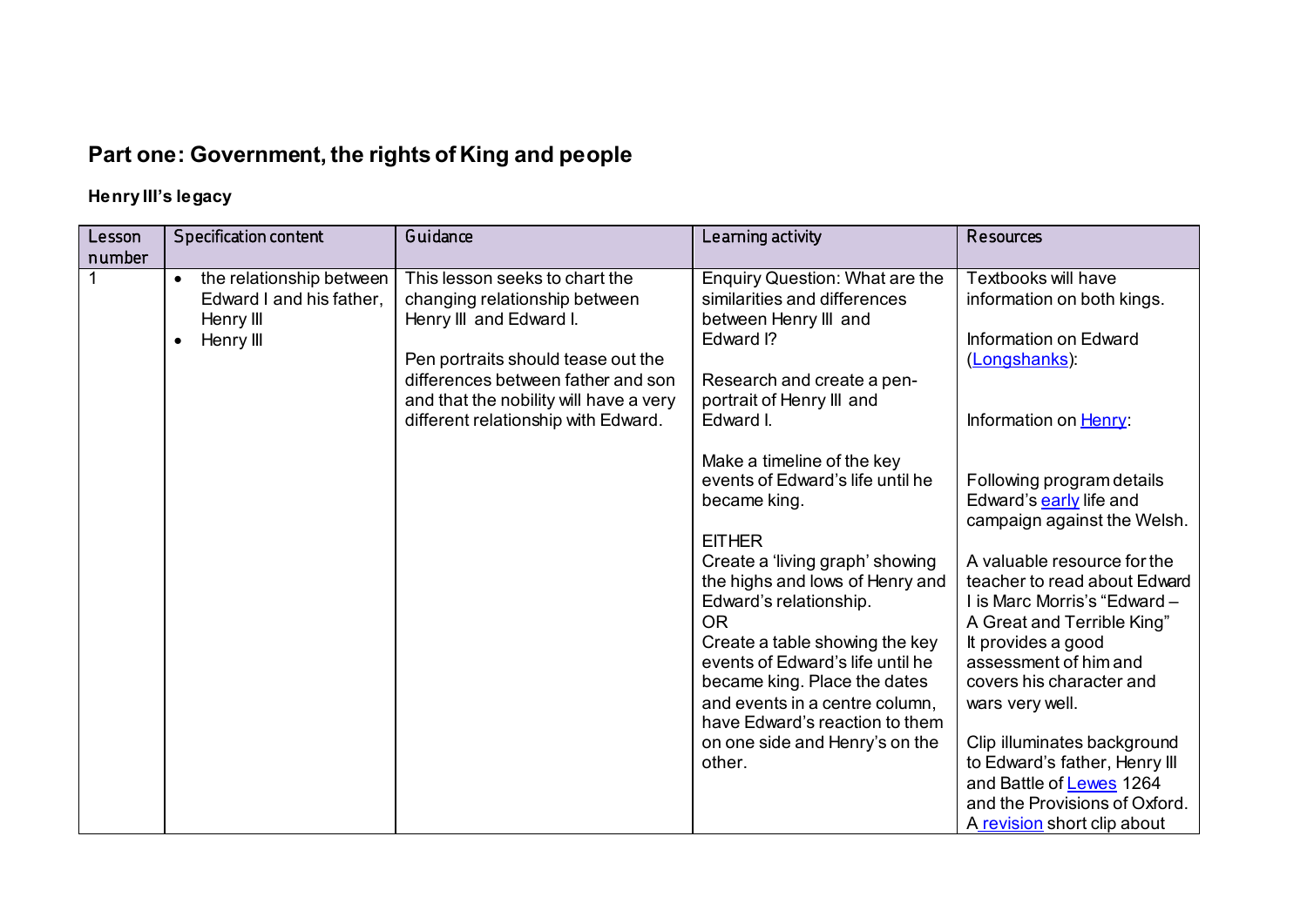| Lesson         | <b>Specification content</b>                                                     | Guidance                                                                                                                                                                                                                                                                                                      | Learning activity                                                                                                                                                                                                                                                                                                                                                                                                           | Resources                                                                                                                                            |
|----------------|----------------------------------------------------------------------------------|---------------------------------------------------------------------------------------------------------------------------------------------------------------------------------------------------------------------------------------------------------------------------------------------------------------|-----------------------------------------------------------------------------------------------------------------------------------------------------------------------------------------------------------------------------------------------------------------------------------------------------------------------------------------------------------------------------------------------------------------------------|------------------------------------------------------------------------------------------------------------------------------------------------------|
| number         |                                                                                  |                                                                                                                                                                                                                                                                                                               |                                                                                                                                                                                                                                                                                                                                                                                                                             |                                                                                                                                                      |
|                |                                                                                  |                                                                                                                                                                                                                                                                                                               |                                                                                                                                                                                                                                                                                                                                                                                                                             | Lewes, and Simon de<br>Montfort.                                                                                                                     |
| $\overline{2}$ | The problems faced on<br>Edward I's accession                                    | This lesson examines the key<br>problems Edward faced on<br>becoming king:<br>Wales<br>finances<br>nobles<br>Gascony                                                                                                                                                                                          | <b>Enquiry Question: What</b><br>problems did Edward face on<br>becoming king?<br>Create a table or diagram with<br>three columns/parts. In the first<br>column/part, describe the<br>situation in Wales and Gascony<br>and with the royal finances and<br>the nobles. In the second<br>explain why each was a<br>problem. In the third explain the<br>actions Edward took on<br>becoming king to alleviate the<br>problem. | <b>Textbook</b><br>Map of English possessions<br>needed showing England,<br>Wales, Ireland and Scotland<br>as well as France including<br>Gascony.   |
| 3              | Relations with the<br>$\bullet$<br>nobility<br>Edward I's character as<br>a king | This lesson will help students assess<br>Edward's ability to manage the<br>nobility as well as establish criteria<br>with which to assess Edward's<br>character.<br>Key nobles include:<br>De Montfort<br><b>Richard of Cornwall</b><br>Peter of Savoy<br>The Lusignans<br>Gilbert de Clare<br>Roger Mortimer | Enquiry Question: Who were the<br>important barons during<br>Edward's reign?<br>Revisit previous timelines and<br>living graphs and note down the<br>key nobles involved.<br>Use a map of England to show<br>where each of the key nobles<br>held land.<br>Identify who was in Edward's                                                                                                                                     | <b>Textbook</b><br>Internet research<br>Map of England broken into<br>key nobles landholdings.<br>Access to information on<br>Edward and his nobles. |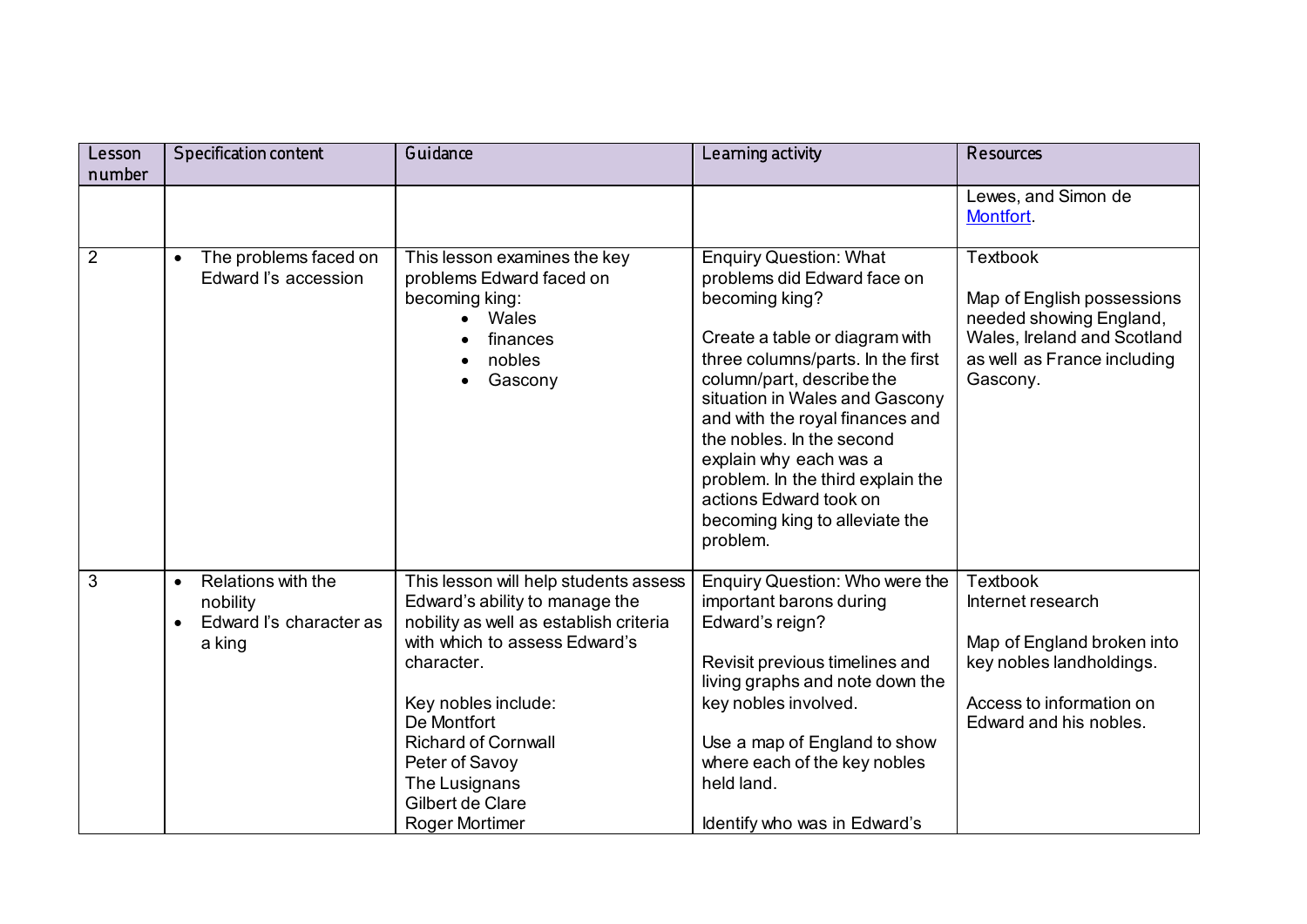| Lesson | <b>Specification content</b> | Guidance                   | Learning activity                                                                                                                                                                                                                                                                                                                                                                                                | Resources                                                                                              |
|--------|------------------------------|----------------------------|------------------------------------------------------------------------------------------------------------------------------------------------------------------------------------------------------------------------------------------------------------------------------------------------------------------------------------------------------------------------------------------------------------------|--------------------------------------------------------------------------------------------------------|
| number |                              | Humphrey de Bohun<br>Bigod | entourage.<br>Begin a set of pen portraits on<br>key personalities. Establish a<br>common criteria for this.<br>Research a copy of Edward's<br>coronation oath and look at what<br>he promised to do. What were<br>his key aims concerning land<br>and rights? What were Edward's<br>expectations regarding his<br>relationship with the nobles?<br>How does this correspond with<br>your earlier pen portraits? | Background key term<br>Feudalism clip, stress on<br>relations, obligations and on<br>end of feudalism. |
|        |                              |                            |                                                                                                                                                                                                                                                                                                                                                                                                                  |                                                                                                        |

## **Development of government, rights and justice**

| Lesson<br>number | <b>Specification content</b>                                             | Guidance                                                                                                                                                                                                                     | Learning activity                                                                                                                                                                                                     | Resources                                                                                                                                                                    |
|------------------|--------------------------------------------------------------------------|------------------------------------------------------------------------------------------------------------------------------------------------------------------------------------------------------------------------------|-----------------------------------------------------------------------------------------------------------------------------------------------------------------------------------------------------------------------|------------------------------------------------------------------------------------------------------------------------------------------------------------------------------|
| 4 & 5            | The Hundred Rolls<br>Robert Burnell                                      | This lesson (with lesson 5) will<br>introduce students to how England                                                                                                                                                        | <b>Enquiry Question: How did</b><br>Medieval Government work?                                                                                                                                                         | <b>Textbook</b>                                                                                                                                                              |
|                  | <b>Statutes of Westminster</b><br>and Mortmain<br>Quo Warranto Inquiries | was governed. By adding specific<br>detail about Edward's reign, students<br>should be able to contrast the<br>Hundred Rolls with the Domesday<br>Book.<br>Identify what the statutes and Quo<br>Warranto were and encourage | Administration and the law-<br>Students produce a<br>diagrammatic representation of<br>how the law worked, starting<br>with Edward at the top and<br>including the nobles as well as<br>positions like constables and | Blank diagram to show key<br>features of the governmental<br>system.<br>Medieval Government*:<br>(*note that lessons 14 & 15)<br>specifically focus on the legal<br>system). |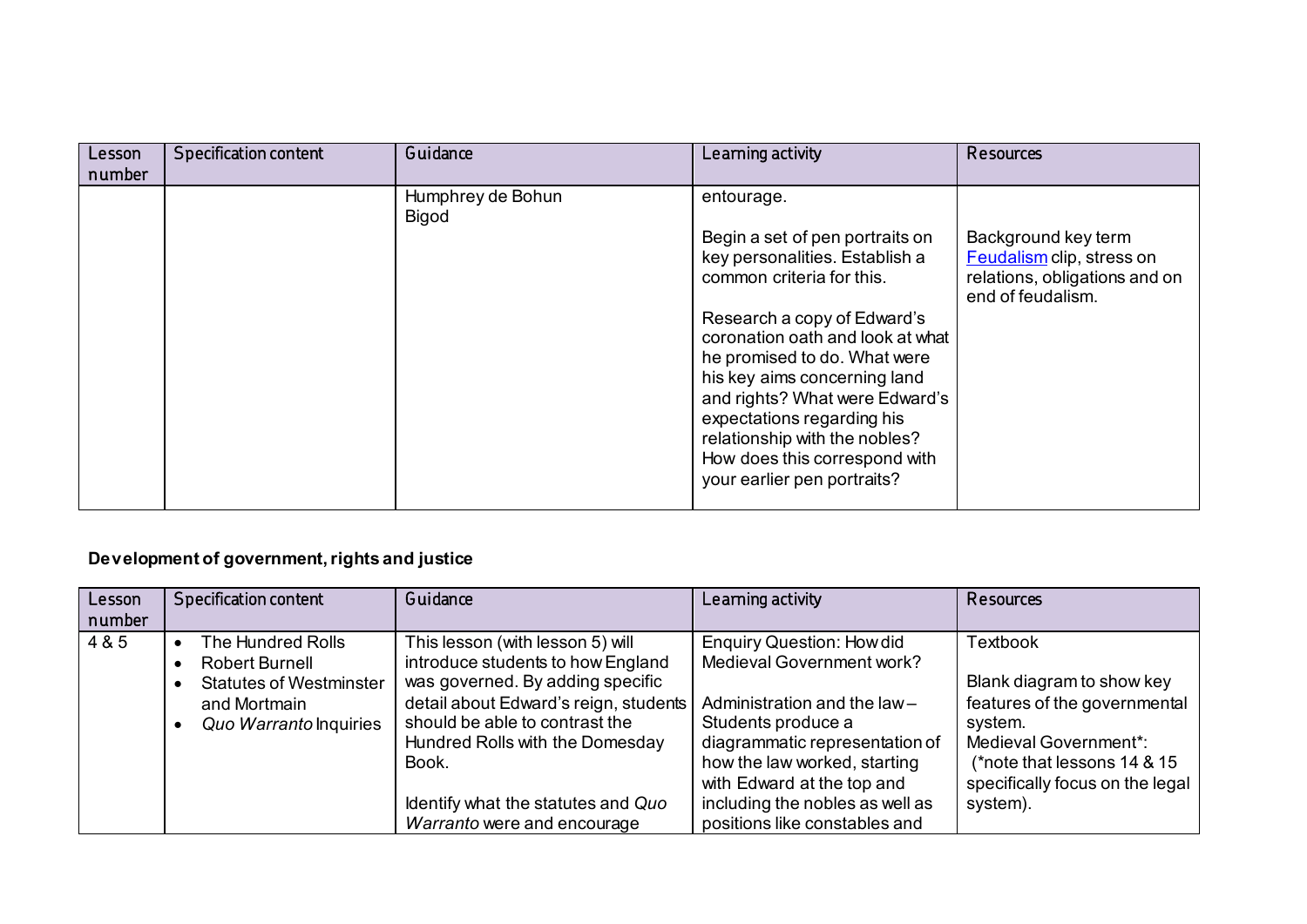| Lesson | <b>Specification content</b>       | Guidance                                                                                                                  | Learning activity                                                                                                                          | <b>Resources</b>                                                                            |
|--------|------------------------------------|---------------------------------------------------------------------------------------------------------------------------|--------------------------------------------------------------------------------------------------------------------------------------------|---------------------------------------------------------------------------------------------|
| number |                                    |                                                                                                                           |                                                                                                                                            |                                                                                             |
|        |                                    | students to keep a record of these<br>and others they study.                                                              | sheriffs.                                                                                                                                  |                                                                                             |
|        |                                    | Relate Quo Warranto to Edward's                                                                                           | Students will answer the<br>question, 'Why did Edward<br>introduce the Hundred Rolls?'                                                     | Search the <b>Hundred</b> Rolls<br>here:                                                    |
|        |                                    | coronation pledge to reclaim lands in                                                                                     |                                                                                                                                            |                                                                                             |
|        |                                    | order to show students how Edward<br>intended to keep to his oath and<br>rectify the situation his father left him<br>in. | Create a table and note down<br>similarities and differences with<br>the Domesday Book.                                                    |                                                                                             |
|        |                                    |                                                                                                                           | Download an extract from the<br>Hundred Rolls and examine it as<br>a source.                                                               |                                                                                             |
|        |                                    |                                                                                                                           | Students construct a table<br>showing the reasons for these<br>statutes, what they hope to<br>achieve and their success (or<br>otherwise). |                                                                                             |
|        |                                    |                                                                                                                           | Include as many statutes as<br>possible and add to the table as<br>a work in progress. (Lessons 13,<br>$17 & 48$ ).                        |                                                                                             |
|        |                                    |                                                                                                                           | Class discussion about why the<br>land mattered so much in this<br>period.                                                                 |                                                                                             |
| 6      | <b>Robert Burnell</b><br>$\bullet$ | This lesson will consider the (i) role<br>of Chancellor and (ii) the attributes of<br>Robert Burnell which made him so    | <b>Enquiry Question: Why was</b><br>Robert Burnell important in King<br>Edward's government?                                               | <b>AQA Historic Environment</b><br>Resource Pack 2021, for the<br>Acton Burnell: background |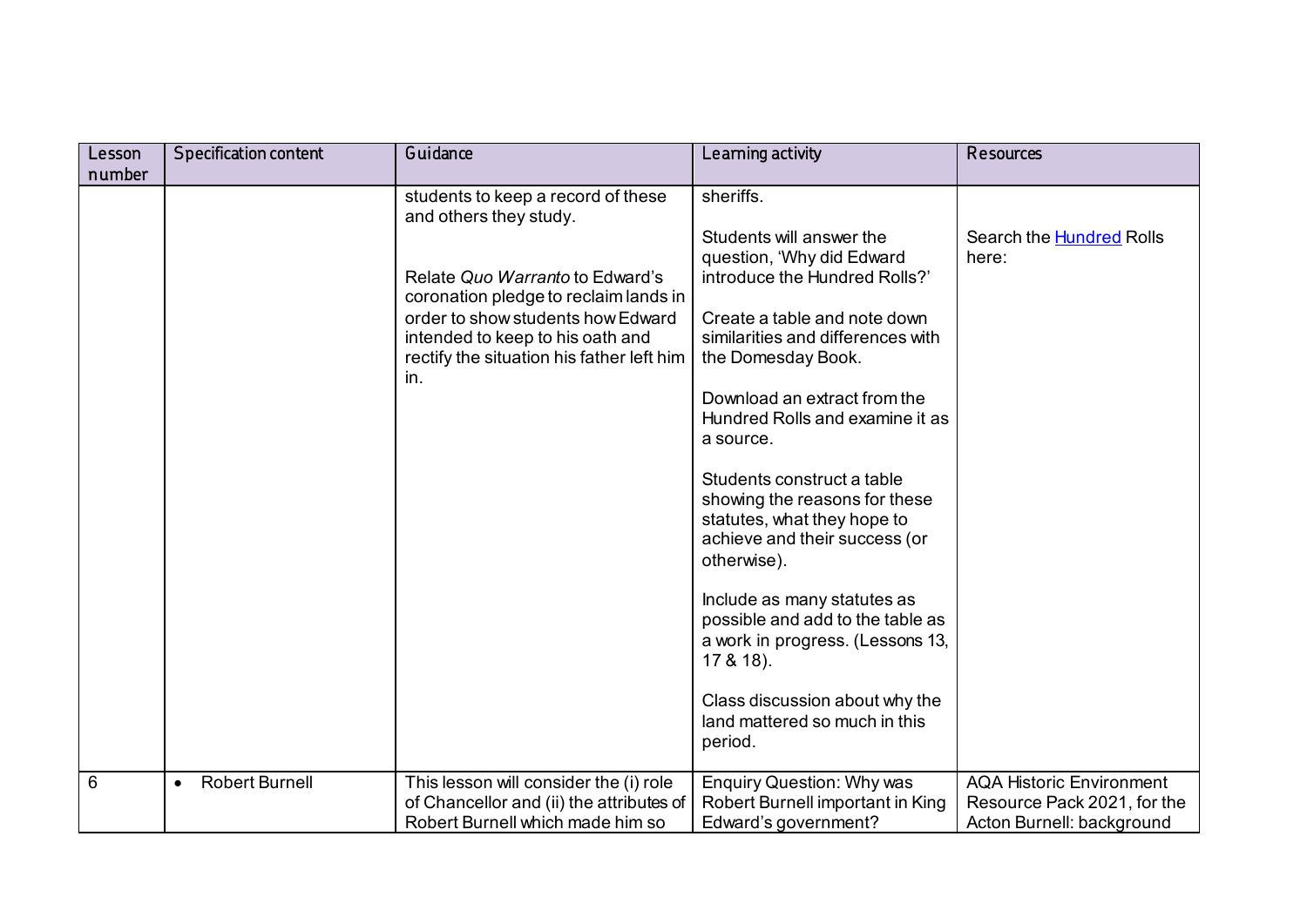| Lesson | <b>Specification content</b>       | Guidance                                                                                                                                                                                                                                                  | Learning activity                                                                                                                                                                | <b>Resources</b>                                                                                                                                                                                                          |
|--------|------------------------------------|-----------------------------------------------------------------------------------------------------------------------------------------------------------------------------------------------------------------------------------------------------------|----------------------------------------------------------------------------------------------------------------------------------------------------------------------------------|---------------------------------------------------------------------------------------------------------------------------------------------------------------------------------------------------------------------------|
| number |                                    |                                                                                                                                                                                                                                                           |                                                                                                                                                                                  |                                                                                                                                                                                                                           |
|        |                                    | important. Consider his background,<br>motivation, methods, and<br>achievements.                                                                                                                                                                          | Create a spider diagram<br>showing the life and career of<br>Robert Burnell.                                                                                                     | information, Resources K, N<br>& O<br><b>Robert Burnell:</b><br><b>Brief Introduction to Robert</b><br>Burnell as <b>Bishop of Wells</b><br>Text books and research.                                                      |
| 7 & 8  | <b>Robert Burnell</b><br>$\bullet$ | These lessons will look at Acton<br>Burnell Castle itself and understand<br>its various functions.                                                                                                                                                        | Enquiry Question: What can we<br>learn about Robert Burnell from<br>a study of Acton Burnell?                                                                                    | <b>AQA Historic Environment</b><br>Resource Pack 2021, for the<br>Acton Burnell:                                                                                                                                          |
|        |                                    | It is useful if students are familiar<br>with some of the features and<br>terminology associated with the<br>building.                                                                                                                                    | Label an image of Acton Burnell<br>Castle.                                                                                                                                       | Resource B&C, L&M<br><b>Acton Burnell castle (a brief</b><br>view of the structure)                                                                                                                                       |
|        |                                    | Students can consider the building<br>from the point of view of defence and<br>security, government work, comfort<br>and pleasure, fashion and status.<br>Evidence for all these aspects of<br>Acton Burnell Castle can be found in<br>the Resource pack. | Using the worksheet about<br>Acton Burnell Castle, students<br>find evidence for the statements<br>from the Resources.                                                           | <b>AQA Historic Environment</b><br>Resource Pack 2021, for the<br>Acton Burnell: background<br>information, C, E, F, G, L, M<br>Students complete worksheet<br>requiring them find evidence<br>for a series of statements |
|        |                                    | You might wish to make students<br>aware that Acton Burnell Castle was<br>still being built in 1292 when Robert<br>Burnell died.                                                                                                                          | Students collaborate to write in<br>a pair, a 92-second talk entitled,<br>'The Importance of Acton<br>Burnell Castle' (which may be<br>read in class (with or without<br>notes). | about Acton Burnell.<br>Guidance sheet on the<br>method for writing a short<br>talk.                                                                                                                                      |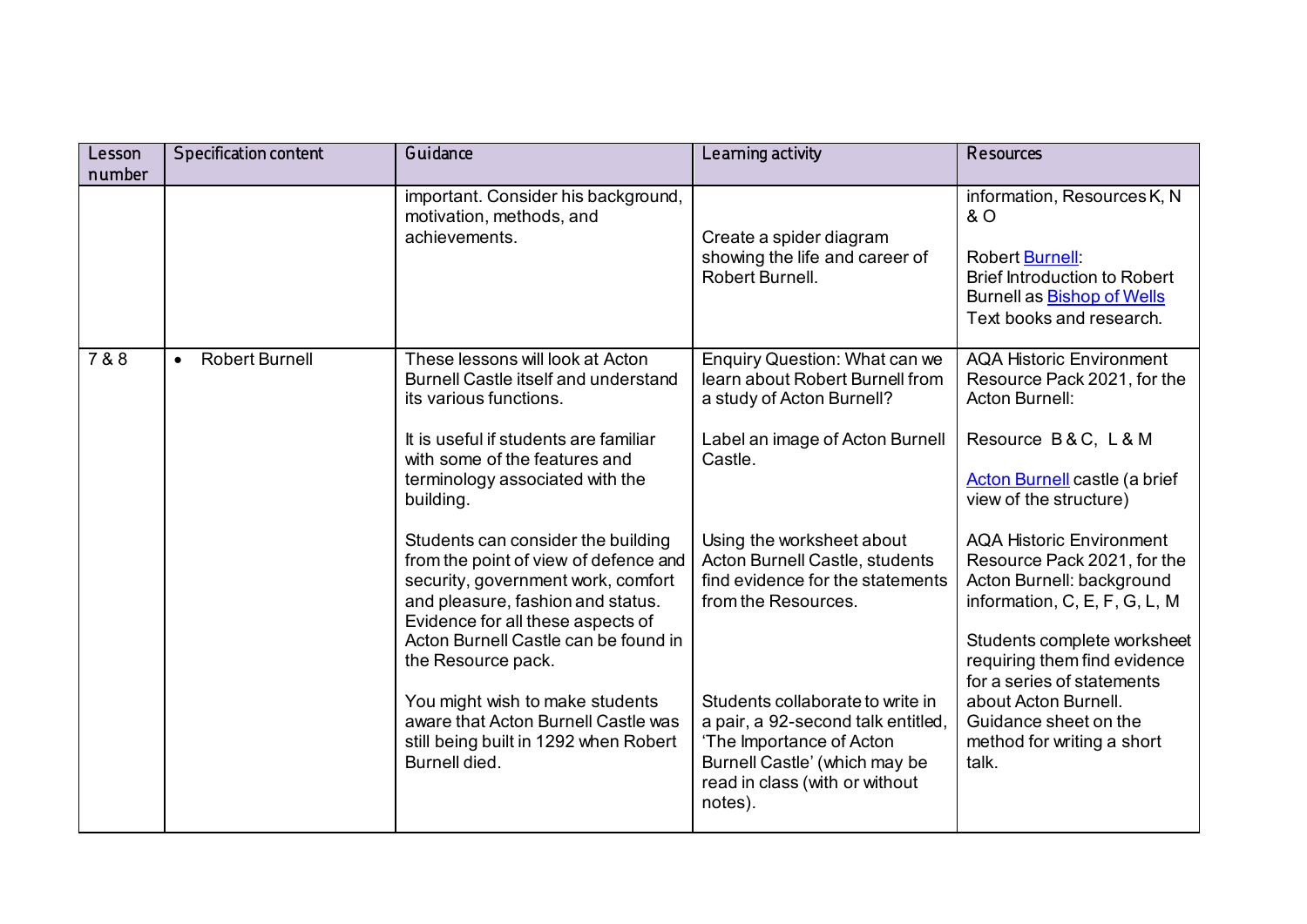| Lesson<br>number | Specification content                                                 | Guidance                                                                                                                                                                                                                                   | Learning activity                                                                                                                                                                                                                          | <b>Resources</b>                                                                                                                                                                                            |
|------------------|-----------------------------------------------------------------------|--------------------------------------------------------------------------------------------------------------------------------------------------------------------------------------------------------------------------------------------|--------------------------------------------------------------------------------------------------------------------------------------------------------------------------------------------------------------------------------------------|-------------------------------------------------------------------------------------------------------------------------------------------------------------------------------------------------------------|
| 9                | Parliaments and the<br>$\bullet$<br><b>Model Parliament</b><br>(1295) | This lesson will highlight the first<br>steps to creating a parliament and<br>how and why Edward used them.                                                                                                                                | Timeline a history of parliament<br>reaching Edward's reign.<br>Create a table to identify:<br>Who came?<br>How often?<br>Why? Examples.<br>Who benefited?<br>Debate $-$ is it right to call the<br>1295 Parliament a model<br>parliament? | <b>AQA Historic Environment</b><br>Resource Pack 2021, for the<br>Acton Burnell:<br>Resource H1&2, J, O<br>History of <b>Parliament:</b><br>Text book<br>The <b>First Parliament</b> in 'Ruler<br>& Ruled'. |
| 10               | Review and assessment of<br>Part One                                  | This is an opportunity to assess your<br>students understanding of Part One<br>and to develop their exam<br>techniques.<br>You may wish to give your students<br>guidance on how to answer historical<br>questions like the one presented. | Students might consider the<br>following question, 'Explain how<br>the relationship between the<br>king and his nobles changed<br>during Edward I's reign.'                                                                                |                                                                                                                                                                                                             |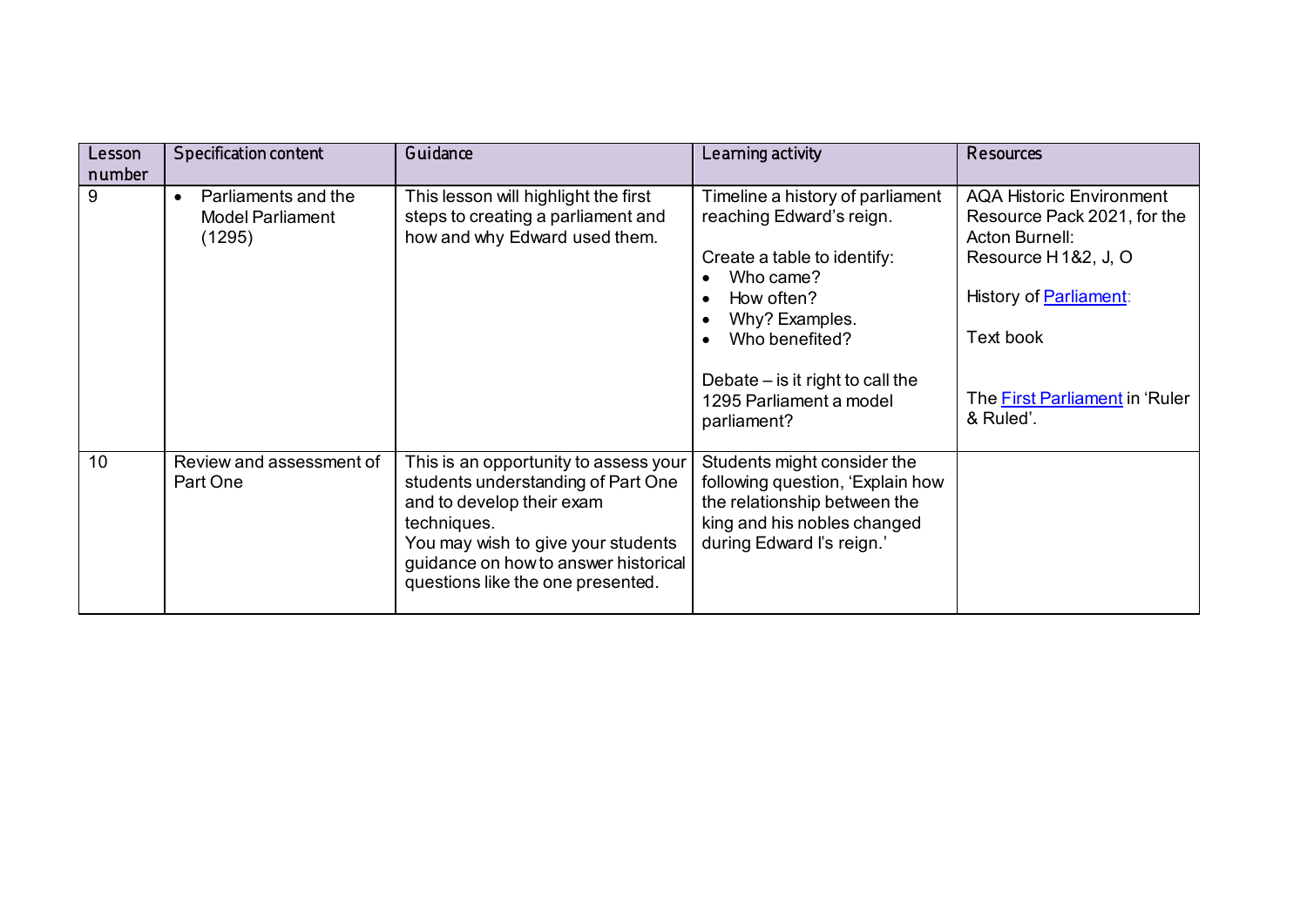# **Part Two: Life in Medieval England**

## **Trade towns and villages**

| Lesson<br>number | Specification content                                | Guidance                                                                                                                                                                                                                                                                                                                                                                                                                                                                                                                                                                                  | Learning activity                                                                                                                                                                                                                                                                                                                                                                                                                               | Resources                                                                                                                                                                                                    |
|------------------|------------------------------------------------------|-------------------------------------------------------------------------------------------------------------------------------------------------------------------------------------------------------------------------------------------------------------------------------------------------------------------------------------------------------------------------------------------------------------------------------------------------------------------------------------------------------------------------------------------------------------------------------------------|-------------------------------------------------------------------------------------------------------------------------------------------------------------------------------------------------------------------------------------------------------------------------------------------------------------------------------------------------------------------------------------------------------------------------------------------------|--------------------------------------------------------------------------------------------------------------------------------------------------------------------------------------------------------------|
| $\overline{11}$  | Agriculture and the wool<br>$\bullet$<br>trade       | This lesson will introduce basic<br>medieval day-to-day life to students.<br>It will also highlight certain industries<br>and their location whilst lesson 9 will<br>focus on the wool trade.<br>Students should be encouraged to<br>use terms like 'Charters', 'Guilds',<br>'Sanitation', 'Crime', 'Trade', 'crafts',<br>'Bastides', when writing about the<br>towns. They should also note<br>locations and what official positions<br>were held.<br>Students should be able to identify<br>where the centres of certain<br>industries were and how much<br>revenue was gained by them. | Who's who in the medieval<br>village/town?<br>Assign half the class to the<br>'village' and half to the 'town'.<br>Students then research the<br>typical roles in their generic<br>location and create a table to<br>include:<br>job<br>wealth<br>work/skill<br>responsible to<br>Allow 'villagers' and 'townies'<br>time to share their information<br>before being used as envoys to<br>teach to and gather knowledge<br>from other students. | <b>Textbook</b><br><b>Life in Medieval England</b><br>(ERA)<br>Internet references for<br><b>Medieval England for</b><br>Or<br>Life in a medieval town<br>Medieval Manor at Stokesay<br>in 'Changing Times'. |
| 12               | Royal Finance and<br>$\bullet$<br>taxation, wool tax | This lesson will develop students'<br>ideas about finances and the<br>importance of the wool trade.<br>Use information from the previous<br>lesson to show how Edward 'earned'<br>an income and how much he could                                                                                                                                                                                                                                                                                                                                                                         | Enquiry Question: Why was the<br>wool trade so important in<br>medieval England?<br>Create a diagram to show the<br>life-cycle of the wool trade from<br>sheep to cloth.                                                                                                                                                                                                                                                                        | Textbook<br>History of the <b>wool</b> trade:<br>Map of places involved in the<br>wool trade needed<br>(Yorkshire, East Anglia and                                                                           |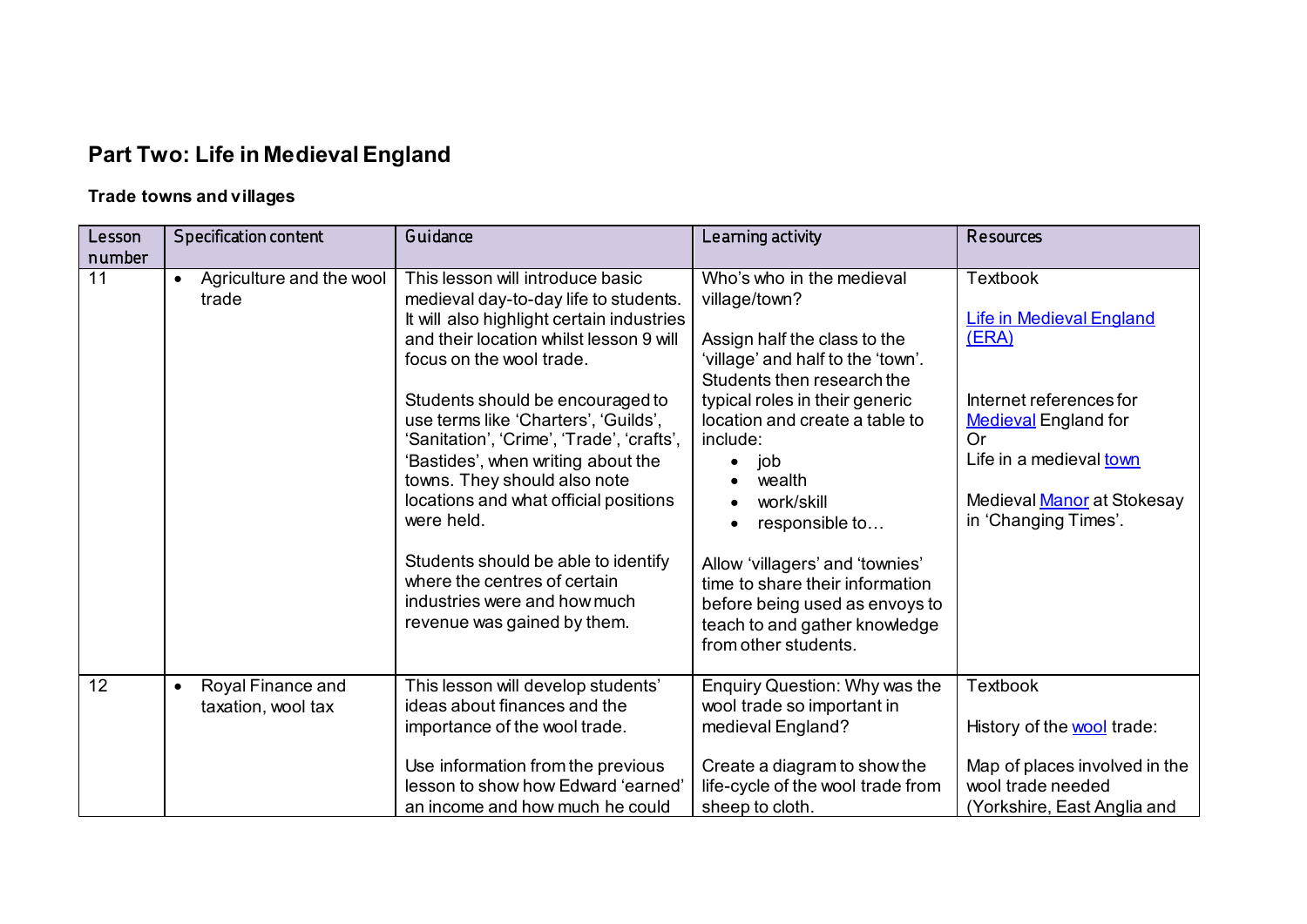| Lesson          | <b>Specification content</b>                                                           | Guidance                                                                                                                                                                                                                                                                                                                                                     | Learning activity                                                                                                                                                                                                                                                                                                                                                                                               | Resources                                                                                                                                                                                  |
|-----------------|----------------------------------------------------------------------------------------|--------------------------------------------------------------------------------------------------------------------------------------------------------------------------------------------------------------------------------------------------------------------------------------------------------------------------------------------------------------|-----------------------------------------------------------------------------------------------------------------------------------------------------------------------------------------------------------------------------------------------------------------------------------------------------------------------------------------------------------------------------------------------------------------|--------------------------------------------------------------------------------------------------------------------------------------------------------------------------------------------|
| number          |                                                                                        |                                                                                                                                                                                                                                                                                                                                                              |                                                                                                                                                                                                                                                                                                                                                                                                                 |                                                                                                                                                                                            |
|                 |                                                                                        | expect per year.<br>Use Laurence of Ludlow to illustrate<br>how individuals could benefit from<br>the wool trade and link to future<br>historic environment lessons.<br>Hull could be used as an example<br>when talking about customs and<br>coinage.<br>Explain parliament's role in agreeing<br>to taxes and Edward's reasons for<br>imposing a wool tax. | Use a map of England and<br>Flanders to show where the<br>various aspects of the wool<br>traded occurred.<br>Plot in a table how much<br>revenue different industries<br>made (include wool).<br>Create a timeline of the life of<br>Laurence of Ludlow. (See next<br>lesson and have students ready<br>to add two more columns to<br>this).<br>Answer the question: Assess<br>the importance of the wool trade | Flanders at least).<br>Selected aspects of the AQA<br><b>Stokesay Castle Resource</b><br>Pack.<br>Video tours (i) Stokesay<br>Castle or (ii) Stokesay Castle<br><b>Laurence</b> of Ludlow: |
| $\overline{13}$ | <b>Statute of Merchants</b><br>$\bullet$<br>Italian bankers<br>$\bullet$<br>Re-coinage | This lesson will develop students'<br>understanding of the role of the<br>Italian bankers in particular the<br>Riccardi from Lucca, in the role of<br>Edward's finances.<br>Explore the reasons for Edward's re-<br>coinage<br>Hull could be used as an example                                                                                              | to medieval England.<br><b>Enquiry Question: How did</b><br>Edward fund his government?<br>Add information about Statute of<br>Merchants to table from lesson<br>5.<br>Create a mind-map showing<br>how Edward received his<br>income. Include taxation, debts,<br>rents and more.                                                                                                                              | <b>Textbooks and research</b><br>Useful article for teachers on<br>the Riccardi and Edward:<br>Lucca<br>Edward's <b>Italian</b> bankers and<br>the Credit crunch:                          |
|                 |                                                                                        | when talking about customs and<br>coinage.                                                                                                                                                                                                                                                                                                                   | Make a list of who was in debt to                                                                                                                                                                                                                                                                                                                                                                               | Re-coinage                                                                                                                                                                                 |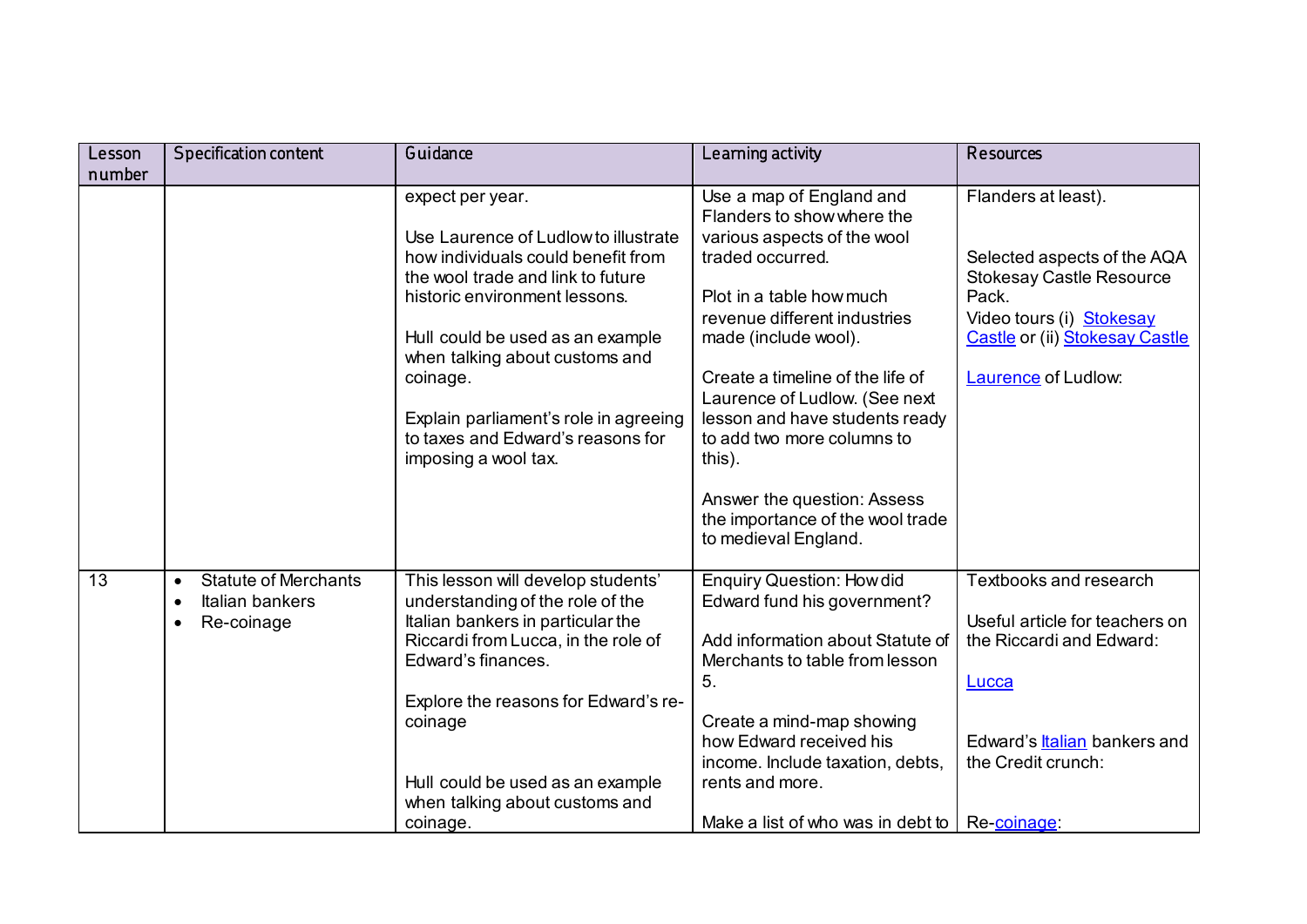| Lesson | <b>Specification content</b>          | Guidance                                                                                                                                                             | Learning activity                                                                                                                                                                                                                                                                                                                                         | Resources           |
|--------|---------------------------------------|----------------------------------------------------------------------------------------------------------------------------------------------------------------------|-----------------------------------------------------------------------------------------------------------------------------------------------------------------------------------------------------------------------------------------------------------------------------------------------------------------------------------------------------------|---------------------|
| number |                                       |                                                                                                                                                                      |                                                                                                                                                                                                                                                                                                                                                           |                     |
|        |                                       |                                                                                                                                                                      | Edward and how he went about<br>recovering these debts.<br>Write a brief history of the<br>Riccardi from Lucca and the<br>Frescobaldi from Florence.                                                                                                                                                                                                      | Edward's re-coinage |
|        |                                       |                                                                                                                                                                      | Create a table to record<br>information on the two banking<br>families, setting out with the<br>following headings:<br>place of origin<br>wealth<br>modus operandi<br>relationship with Edward<br>outcome<br>Conclude this section with the<br>question 'what happened to the<br>Riccardi?'<br>Create a flow-chart showing the<br>reasons for re-coinage. |                     |
| 14     | Expulsion of the Jews in<br>$\bullet$ | This lesson will identify and assess                                                                                                                                 | <b>Enquiry Question: Why did</b>                                                                                                                                                                                                                                                                                                                          | <b>Textbook</b>     |
|        | 1290                                  | the reasons Edward expelled Jewish<br>people from England.                                                                                                           | Edward I force Jewish people to<br>leave England?                                                                                                                                                                                                                                                                                                         |                     |
|        |                                       | Establish role and number of Jewish<br>people in England c.1290 and the<br>relationship Edward had with them.<br>(Remember that the king could tax<br>them at will.) | Students consider the nature of<br>the relationship between<br>Edward and the Jewish<br>community living in England<br>through role-play.                                                                                                                                                                                                                 |                     |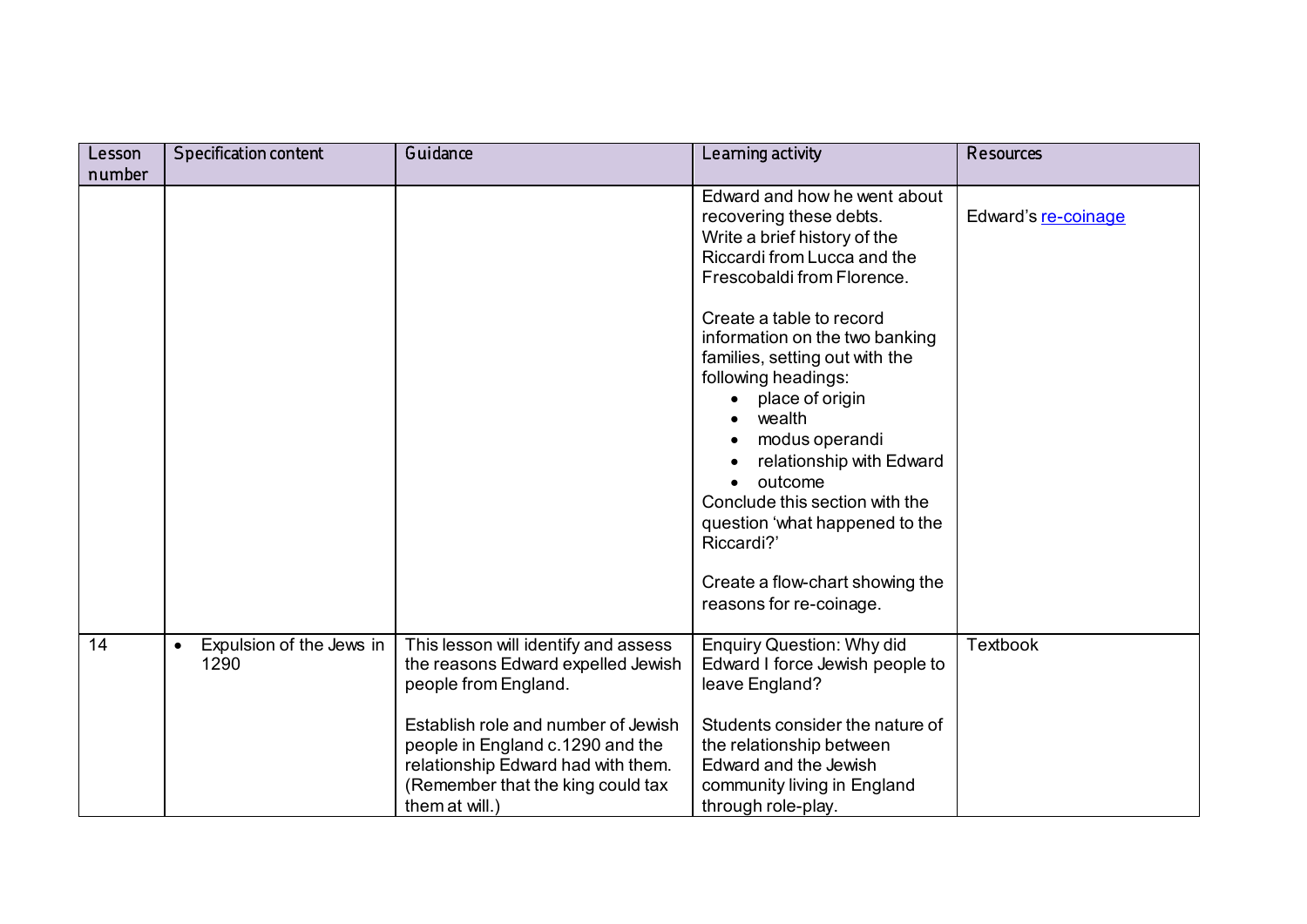| Lesson<br>number | <b>Specification content</b> | Guidance                                                                                                          | Learning activity                                                                                                                                                                                                                                                                                                                                                                | <b>Resources</b> |
|------------------|------------------------------|-------------------------------------------------------------------------------------------------------------------|----------------------------------------------------------------------------------------------------------------------------------------------------------------------------------------------------------------------------------------------------------------------------------------------------------------------------------------------------------------------------------|------------------|
|                  |                              | Re-visit the issue of re-coinage and<br>the impact this had on his action to<br>expel Jewish people from England. | Construct a diagram showing<br>the steps to the expulsion of the<br>Jews. Include these key dates:<br>1275 Statute of Jewry<br>1279 executions (300)<br>1280 persuaded to<br>convert<br>1290 expulsion,<br>appropriated their loans<br>and gave Edward<br>political negotiating<br>rights.<br>Students draw conclusions on<br>the reasons for Edward's<br>expulsion of the Jews. |                  |

## **Education and Learning**

| Lesson<br>number | Specification content                      | Guidance                                                                  | Learning activity                                             | Resources                 |
|------------------|--------------------------------------------|---------------------------------------------------------------------------|---------------------------------------------------------------|---------------------------|
| 15               | The Medieval Church<br><b>Universities</b> | This lesson will show how Edward<br>used the Church and scholars to       | <b>Enquiry Question: What</b><br>relationship did Edward have | <b>Textbook</b>           |
|                  |                                            | support and legitimise his campaign<br>against Wales and Scotland as well | with the church?                                              | Medieval Church timeline: |
|                  |                                            | as how he used them to support his<br>claims to land and his rights.      | Construct a mind-map to show<br>the role of the Church in     |                           |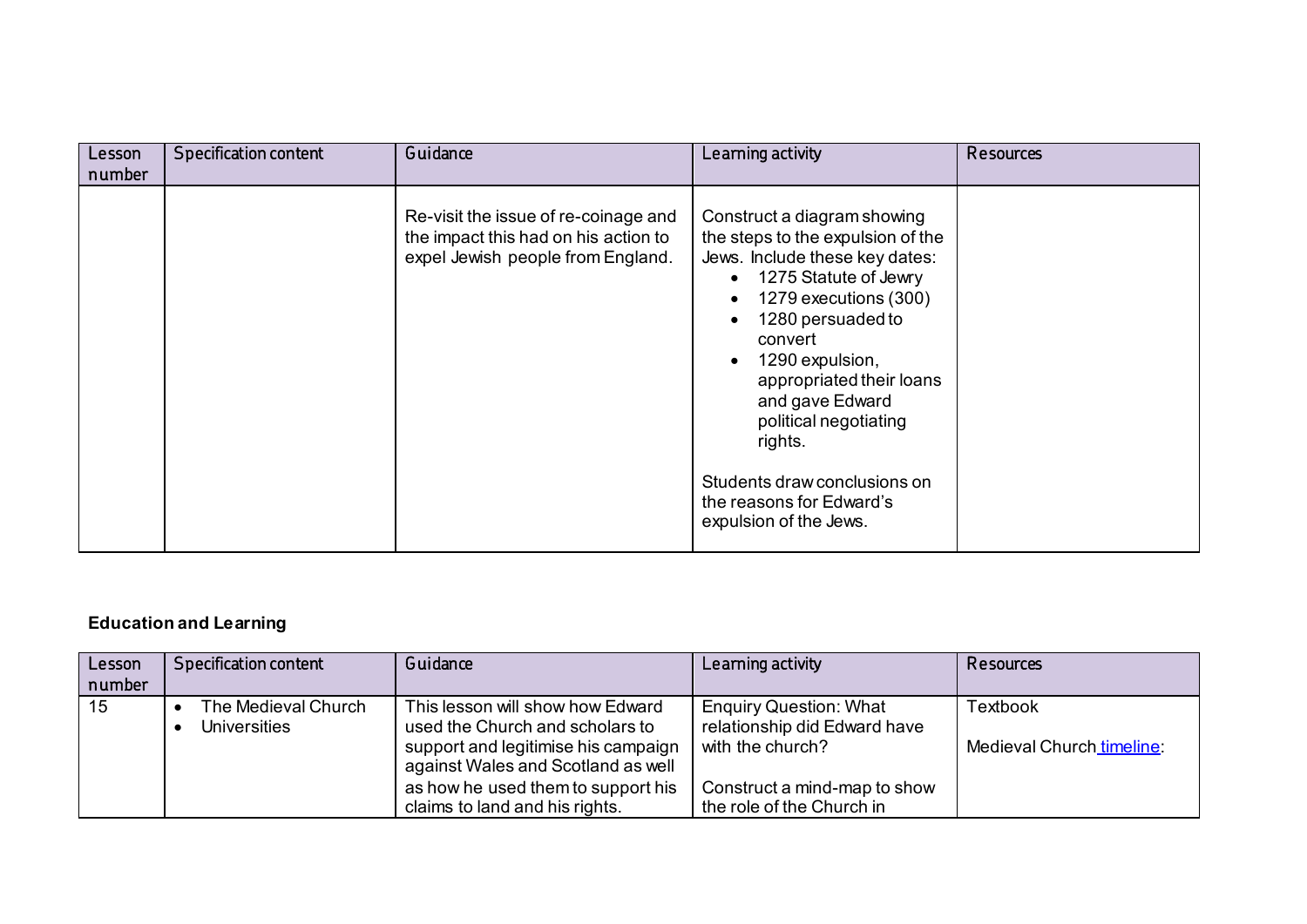| Lesson          | Specification content                              | Guidance                                                                                                                                                                                                                                                                                                                            | Learning activity                                                                                                                                                                                                                                                                                                                                                                                                                                                                                                                                                                                                                                                                     | Resources                                                                                            |
|-----------------|----------------------------------------------------|-------------------------------------------------------------------------------------------------------------------------------------------------------------------------------------------------------------------------------------------------------------------------------------------------------------------------------------|---------------------------------------------------------------------------------------------------------------------------------------------------------------------------------------------------------------------------------------------------------------------------------------------------------------------------------------------------------------------------------------------------------------------------------------------------------------------------------------------------------------------------------------------------------------------------------------------------------------------------------------------------------------------------------------|------------------------------------------------------------------------------------------------------|
| number          |                                                    |                                                                                                                                                                                                                                                                                                                                     |                                                                                                                                                                                                                                                                                                                                                                                                                                                                                                                                                                                                                                                                                       |                                                                                                      |
|                 |                                                    | Focus on the disagreements with<br>Archbishop Peckham (plurality) and<br>Archbishop Winchelsea (taxing the<br>church).<br>Students should be able to<br>understand the role of universities,<br>why they were endowed and how<br>Edward and the nobles used these<br>universities to legitimise claims to<br>certain areas of land. | England. Concentrate on its<br>roles as a land-owner, law-giver,<br>a financial institution, and the<br>relationship with the pope.<br>Complete worksheets based on<br>textbook information.<br>Students work in pairs to<br>challenge the teacher as<br>Edward over his role in their<br>disagreements. Students and<br>teacher perform a three-way hot<br>seat debate changing students<br>regularly.<br><b>Enquiry Question: How did</b><br>Edward develop and use the<br>universities?<br>Around a separate picture of<br>each of the three universities<br>answer the questions:<br>What was the<br>university's specialism?<br>Who endowed them?<br>How did Edward use<br>them? | Work sheets on the lives,<br>character and achievements<br>of Archbishops Peckham and<br>Winchelsea. |
| $\overline{16}$ | Roger Bacon and Duns<br>$\bullet$<br><b>Scotus</b> | This lesson will introduce students to<br>the achievements of Bacon and<br>Duns as well as the Franciscans.                                                                                                                                                                                                                         | <b>Enquiry Question: Why were the</b><br>ideas of Dun Scotus and Roger<br>Bacon important?                                                                                                                                                                                                                                                                                                                                                                                                                                                                                                                                                                                            | <b>Textbook</b><br>Roger Bacon:                                                                      |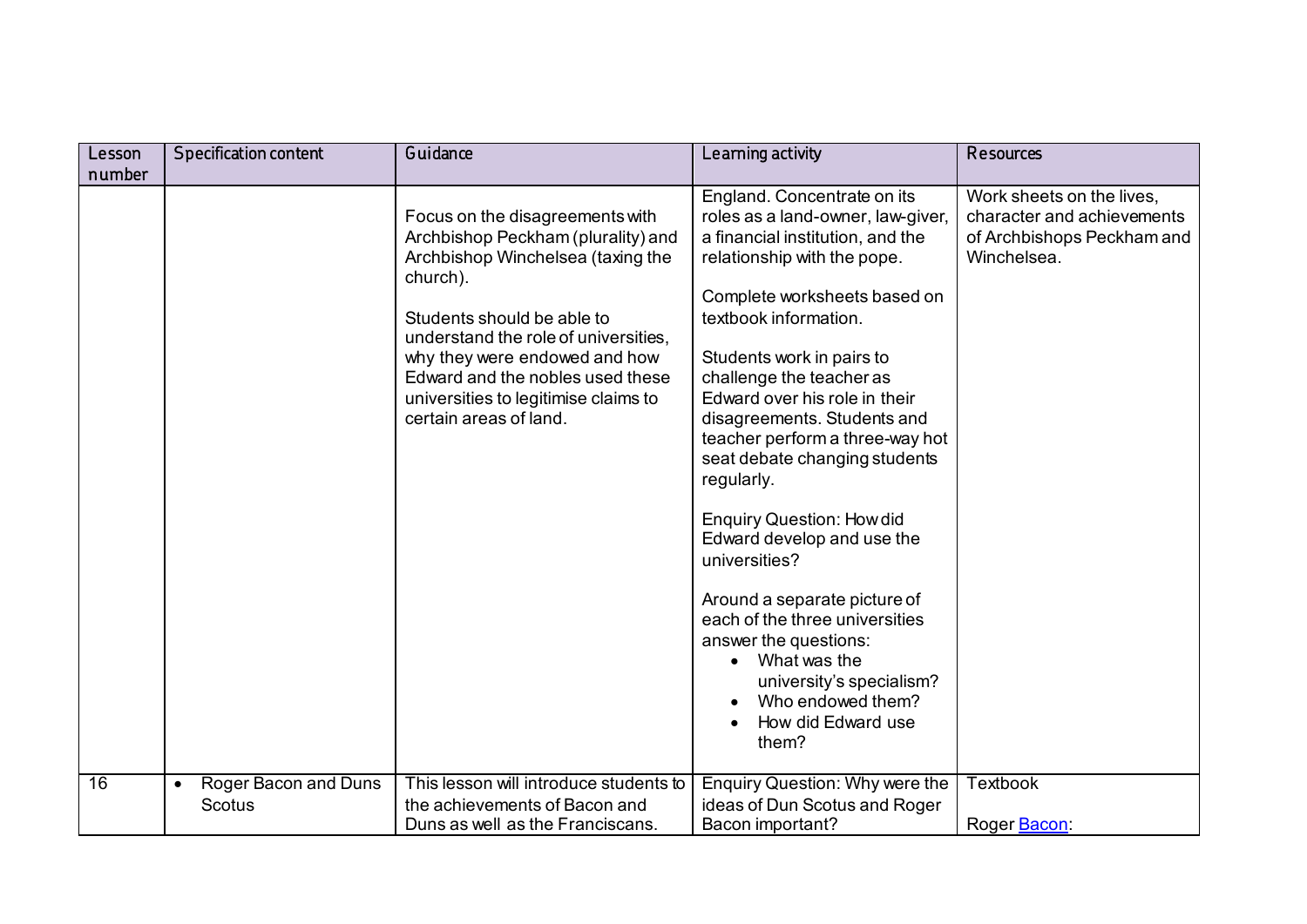| Lesson<br>number | Specification content | Guidance | Learning activity                                                                                                                                                                                                 | Resources   |
|------------------|-----------------------|----------|-------------------------------------------------------------------------------------------------------------------------------------------------------------------------------------------------------------------|-------------|
|                  |                       |          | Conduct a study into the life of<br>Roger Bacon and John Duns<br>(Duns Scotus), draw out<br>similarities and differences.<br>Conclude by arguing which of<br>the two men should be<br>commemorated with a statue. | Duns Scotus |

## **The Development of the legal system**

| Lesson<br>number      | <b>Specification content</b>                                                                                                        | Guidance                                                                                                                                                                                                                                                                 | Learning activity                                                                                                                                                                                                                                                                                                                                                  | Resources              |
|-----------------------|-------------------------------------------------------------------------------------------------------------------------------------|--------------------------------------------------------------------------------------------------------------------------------------------------------------------------------------------------------------------------------------------------------------------------|--------------------------------------------------------------------------------------------------------------------------------------------------------------------------------------------------------------------------------------------------------------------------------------------------------------------------------------------------------------------|------------------------|
| 17 <sub>8</sub><br>18 | Laws, courts and trials<br>Crimes, criminals and<br>punishments<br><b>Statutes of Gloucester</b><br>(1278) and Winchester<br>(1285) | This lesson will introduce students to<br>the legal system and help them<br>identify the types of crimes that were<br>committed along with the<br>punishments meted out.<br>They should be able to assess what<br>Edward gained from the changes of<br>the two statutes. | Enquiry Question: How did the<br>medieval legal system work?<br>Create a mind-map or similar to<br>show the various aspects of<br>medieval law. Refer to:<br>Church courts<br>$\bullet$<br>Canon Law<br>$\bullet$<br>King and parliament as<br>law-makers<br>Guild system<br>٠<br>Lords dispensing feudal<br>$\bullet$<br>justice<br>Create a diagram showing what | Textbooks and research |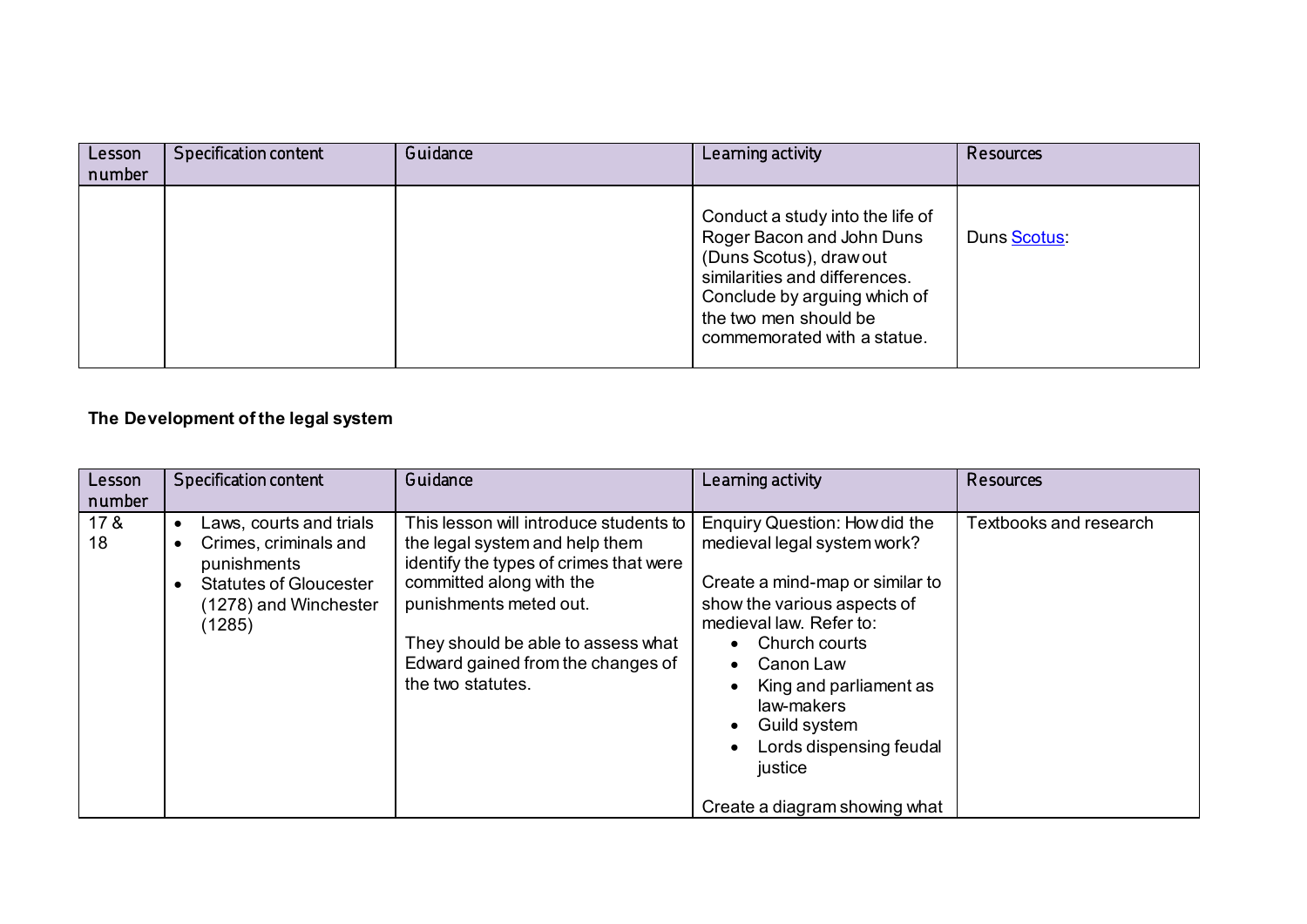| Lesson | <b>Specification content</b>          | Guidance                                                                                                                | Learning activity                                                                                                                                   | <b>Resources</b> |
|--------|---------------------------------------|-------------------------------------------------------------------------------------------------------------------------|-----------------------------------------------------------------------------------------------------------------------------------------------------|------------------|
| number |                                       |                                                                                                                         |                                                                                                                                                     |                  |
|        |                                       |                                                                                                                         | happens to a criminal from<br>committing the crime to the point<br>of justice. Do this with a range of<br>crimes to show the different<br>outcomes. |                  |
|        |                                       |                                                                                                                         | Enquiry Question: How did the<br>statutes of Gloucester and<br>Westminster change the system<br>of justice?                                         |                  |
|        |                                       |                                                                                                                         | Add the relevant information<br>about these two statutes to the<br>table begun in lesson 5.                                                         |                  |
|        |                                       |                                                                                                                         | In pairs or small groups have a<br>silent debate about whether the<br>justice system was fit for<br>purpose?                                        |                  |
| 19     | Review and assessment of<br>Part Two. | This is an opportunity to assess your<br>students understanding of Part Two<br>and to develop their exam<br>techniques. | Questions may be drawn from<br>the specimen papers on the<br>AQA website.                                                                           |                  |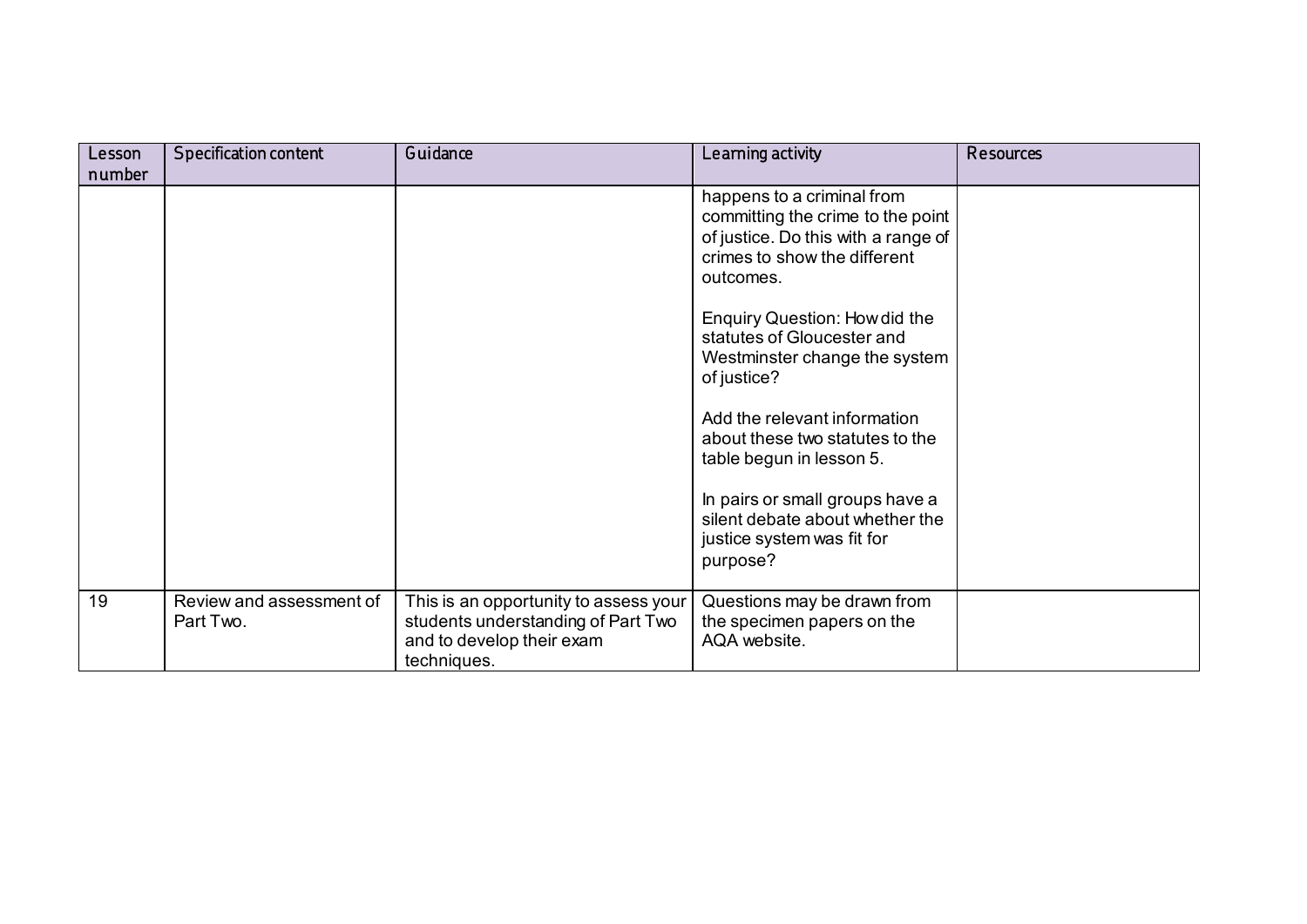# **Part Three: Edward I's military campaigns in Wales and Scotland**

## **Medieval warfare, tactics and technology**

| Lesson<br>number | Specification content                                                                         | Guidance                                                                                                                                                                                                                   | Learning activity                                                                                                                                                                                                                                                                                                                                                                                                                            | <b>Resources</b>                                                                                                                                                |
|------------------|-----------------------------------------------------------------------------------------------|----------------------------------------------------------------------------------------------------------------------------------------------------------------------------------------------------------------------------|----------------------------------------------------------------------------------------------------------------------------------------------------------------------------------------------------------------------------------------------------------------------------------------------------------------------------------------------------------------------------------------------------------------------------------------------|-----------------------------------------------------------------------------------------------------------------------------------------------------------------|
| $\overline{20}$  | Battlefield use of<br>$\bullet$<br>cavalry, infantry,<br>weapons and armour.<br>Siege Warfare | This lesson will develop students<br>understanding of the role of the<br>different individual soldiers.<br>Students will also consider the<br>strengths and weaknesses of a<br>variety of different weapons and<br>armour. | <b>Enquiry Question: What was</b><br>medieval warfare like?<br>Students to annotate pictures of<br>the different types of soldiers<br>and weapons. Then choose six<br>pieces of medieval fighting<br>equipment and explain to the<br>class their use and effectiveness<br>(with examples) – could be<br>presented as a PowerPoint<br>presentation. Students should<br>focus on the relative strengths<br>and weaknesses of what they<br>see. | <b>Textbook</b><br>Pictures of soldiers and<br>weapons.<br>Edward's life $-$ a warrior king:<br>Edward's military history<br>relating to Wales and<br>Scotland: |
|                  |                                                                                               | This part of the lesson will introduce<br>students to siege warfare and why it<br>was used.<br>The siege of Berwick in 1296 may be<br>referred to.                                                                         | Use websites to produce a<br>'battle timeline' of Edward's life<br>in order to highlight the different<br>types of 'battles' he has been in<br>and identify where and how he<br>used cavalry, infantry, sieges<br>etc.<br><b>Enquiry Question: How did</b><br>siege warfare work?<br>Establish the 'rules' of siege                                                                                                                          | Drawings of medieval sieges<br><b>Textbooks and research</b>                                                                                                    |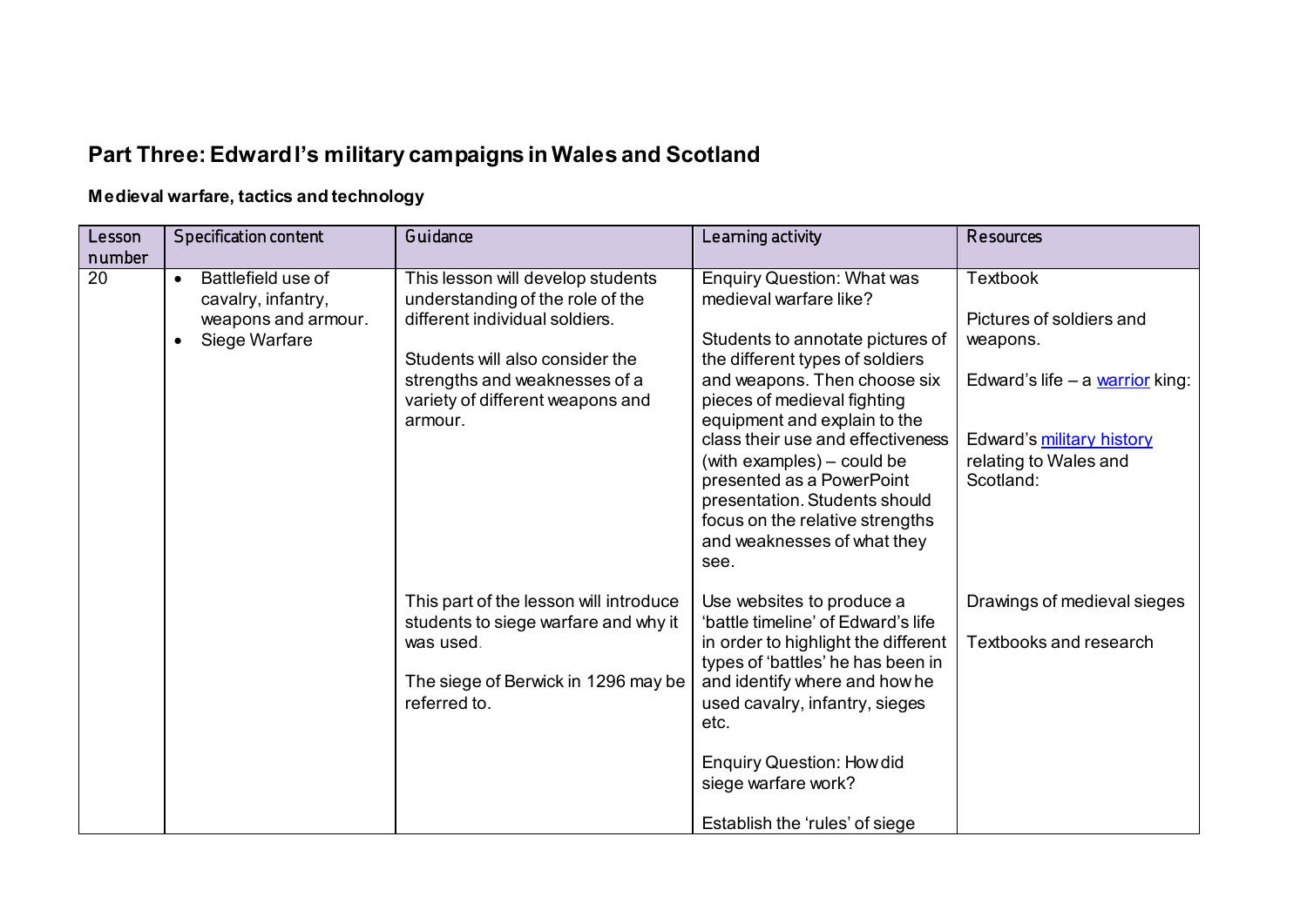| Lesson<br>number | <b>Specification content</b> | Guidance | Learning activity                                                                                                                                                                                                                                                                                                                                                                                                          | Resources |
|------------------|------------------------------|----------|----------------------------------------------------------------------------------------------------------------------------------------------------------------------------------------------------------------------------------------------------------------------------------------------------------------------------------------------------------------------------------------------------------------------------|-----------|
|                  |                              |          | warfare and have students<br>annotate a diagram of a siege<br>with the main elements. Include:<br>• weapons<br>• key features of castle<br>• key features of landscape<br>• type of soldier (cavalry,<br>infantry, sapper etc.)<br>Conduct research into the<br>battles and sieges that Edward<br>has already participated in.<br>Lewes and Evesham will show<br>the 'all or nothing' high stakes<br>involved in a battle. |           |

### **The Invasion and colonisation of Wales**

| Lesson  | <b>Specification content</b>                                        | Guidance                                                                                                                                                                                 | Learning activity                                                                                                                                                         | <b>Resources</b>                                                                                                          |
|---------|---------------------------------------------------------------------|------------------------------------------------------------------------------------------------------------------------------------------------------------------------------------------|---------------------------------------------------------------------------------------------------------------------------------------------------------------------------|---------------------------------------------------------------------------------------------------------------------------|
| number  |                                                                     |                                                                                                                                                                                          |                                                                                                                                                                           |                                                                                                                           |
| 21 & 22 | The Invasion and<br>colonisation of Wales                           | These lesson will examine how<br>Edward conducted the wars in                                                                                                                            | <b>Enquiry Question: Why did</b><br>Edward go to war in Wales?                                                                                                            | <b>Textbook</b>                                                                                                           |
|         | Edward's Welsh Wars in<br>1277 and 1282-1283<br>Statute of Rhuddlan | Wales, why they started and what<br>the conclusions were. For example,<br>what the provisions under the<br>Statute of Rhuddlan were and what<br>their impact on Wales and Edward<br>was. | Investigate the reasons why<br>Edward launched an attack on<br>Wales, including:<br>Edward as Marcher lord<br>when prince<br>role of Llywelyn ap<br>Gruffudd (lands taken | <b>How and why Edward</b><br>extended his control across<br>the British Isles (ERA)<br><b>Timeline of Welsh conquest:</b> |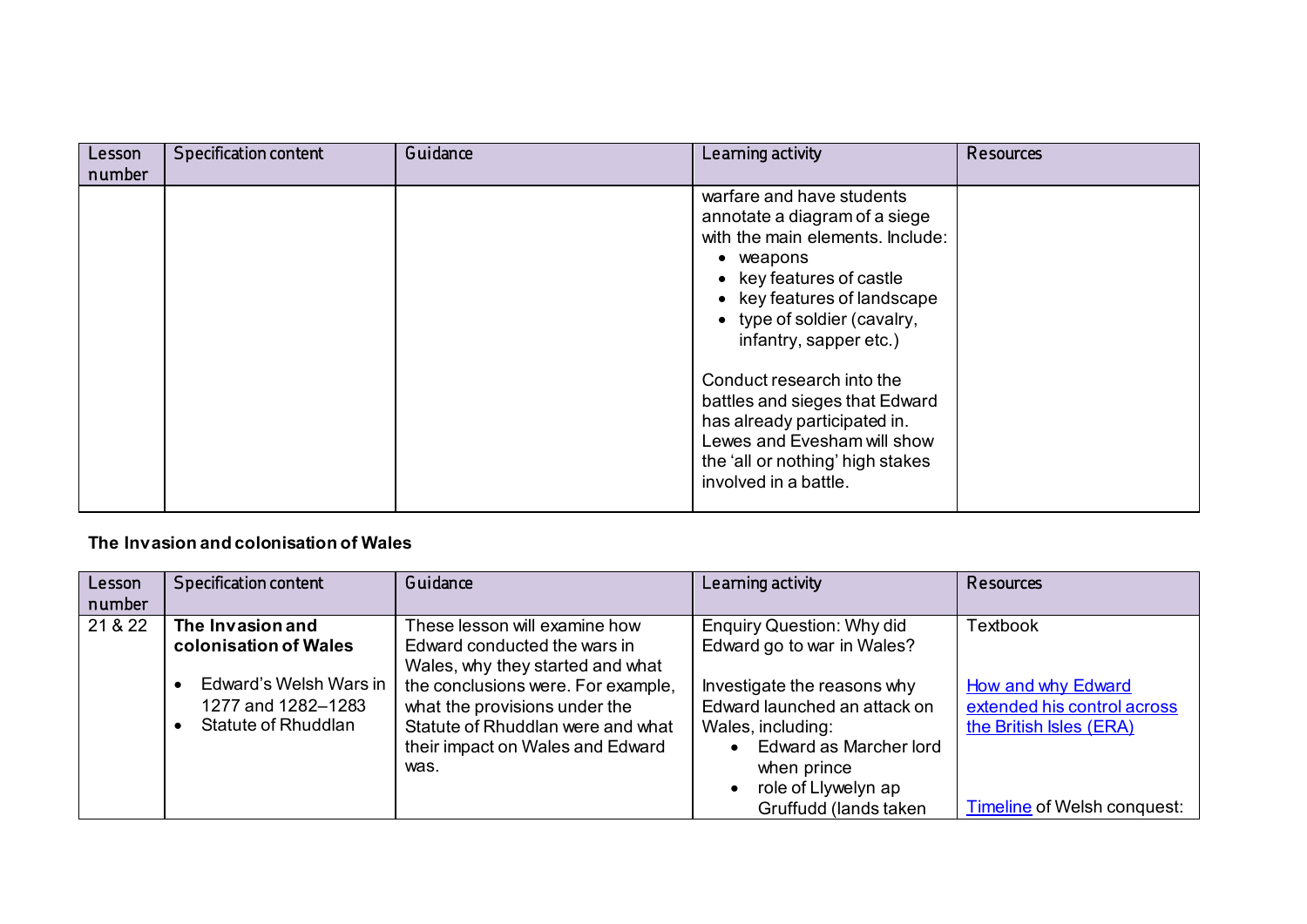| Lesson  | <b>Specification content</b>                            | Guidance                                                                                                                                                                                                                                                                | Learning activity                                                                                                                                                                                                                                                                                                                                            | Resources                                                                                                                                                                                                                                             |
|---------|---------------------------------------------------------|-------------------------------------------------------------------------------------------------------------------------------------------------------------------------------------------------------------------------------------------------------------------------|--------------------------------------------------------------------------------------------------------------------------------------------------------------------------------------------------------------------------------------------------------------------------------------------------------------------------------------------------------------|-------------------------------------------------------------------------------------------------------------------------------------------------------------------------------------------------------------------------------------------------------|
| number  |                                                         |                                                                                                                                                                                                                                                                         | from Edward and refusal<br>to pay homage)<br>role of other Marcher<br>lords.<br>Record as mind map.<br>Create a table with headings:<br>• situation before 1277<br>$•$ War of 1277<br>• situation between 1277-<br>1282<br>• War of $1282-3$<br>situation post-1283<br>• The Statute of Rhuddlan<br>Complete each column with a<br>statement to describe the | Timelines. TV video on<br>The <b>Conquest</b> of Wales<br>Copy of the Statute of<br>Rhuddlan (modern version)<br><b>AQA Caernarfon Castle</b><br><b>Historic Environment</b><br>Resource Pack 2019:<br>Background information, and<br>Resources   & J |
| 23 & 24 |                                                         |                                                                                                                                                                                                                                                                         | situation or events at that time.<br>Annotate map of Welsh<br>conquests with new counties,<br>land ownership.                                                                                                                                                                                                                                                | Map of Wales                                                                                                                                                                                                                                          |
|         | Castle building; costs<br>$\bullet$<br>and consequences | Overall these lessons will help<br>students to understand what the key<br>parts of a castle are, where Edward<br>chose to locate them in Wales and<br>the reasons for this as well as<br>examining their cost and the short<br>and longer term consequences of<br>them. | <b>Enquiry Question: 'What was</b><br>important about Edward's Castle<br>building in Wales?'<br>Locate castles on map of Wales<br>Or previous lesson's map.<br>Investigate reasons for<br>positioning of each castle.                                                                                                                                        | Images and details of the<br>main castles built in Wales:<br>Conway<br>$\bullet$<br>Harlech<br>Rhuddlan<br>Flint<br><b>Beaumaris</b><br>Llanbadam<br>$\bullet$                                                                                        |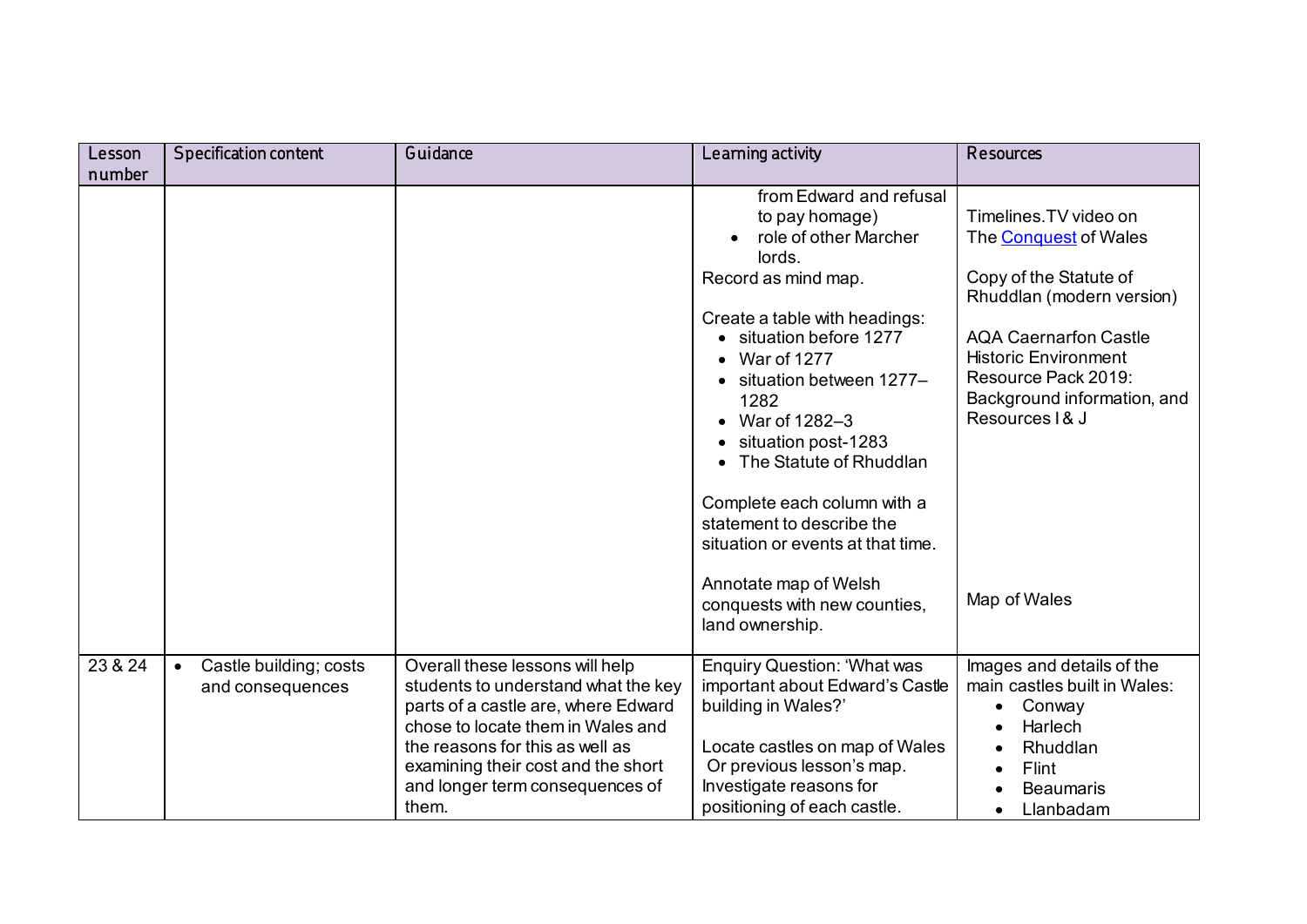| Lesson | <b>Specification content</b> | Guidance                                                                                                                                                                                                                                                                                                                                                                                                                                                                                                                                                                                                                                        | Learning activity                                                                                                                                                                                                                                                                                                                               | <b>Resources</b>                                                                                                                                                                                                                                                                                                                         |
|--------|------------------------------|-------------------------------------------------------------------------------------------------------------------------------------------------------------------------------------------------------------------------------------------------------------------------------------------------------------------------------------------------------------------------------------------------------------------------------------------------------------------------------------------------------------------------------------------------------------------------------------------------------------------------------------------------|-------------------------------------------------------------------------------------------------------------------------------------------------------------------------------------------------------------------------------------------------------------------------------------------------------------------------------------------------|------------------------------------------------------------------------------------------------------------------------------------------------------------------------------------------------------------------------------------------------------------------------------------------------------------------------------------------|
| number |                              | Students should understand the<br>principle of Concentric design.<br>The layout and design of other<br>castles built by Edward I in Wales<br>illustrate the principle e.g.<br>Beaumaris, or how the principle was<br>adapted to the location e.g. Conwy.<br>Ensure students identify features<br>that are defensive and those which<br>are domestic.<br>shape<br>towers<br>wards<br>walkways<br>moat<br>entrances<br>town<br>domestic features<br>hall<br>When students report back their<br>research on different castles allow<br>some time to collect information<br>perhaps in a simple spider diagram<br>on the Welsh castles of Edward I. | Complete a fact sheet on each<br>castle including:<br>cost<br>reason for location<br>ownership<br>main features<br>nearest town<br>years taken to complete<br>unique fact!<br>(the above could be<br>incorporated into a 'Top Trumps'<br>activity)<br>Class discussion about common<br>features they have discovered<br>about Edward's castles. | (Aberystwyth)<br><b>Builth</b><br>Caernarfon<br>Showing their design,<br>proximity to local town,<br>location within Wales and key<br>features.<br>Layout diagrams of main<br>castles built by Edward I.<br><b>AQA Historic Environment</b><br>Resource Pack 2019 -<br><b>Caernarfon Castle</b><br>Map of Wales<br><b>Welsh castles:</b> |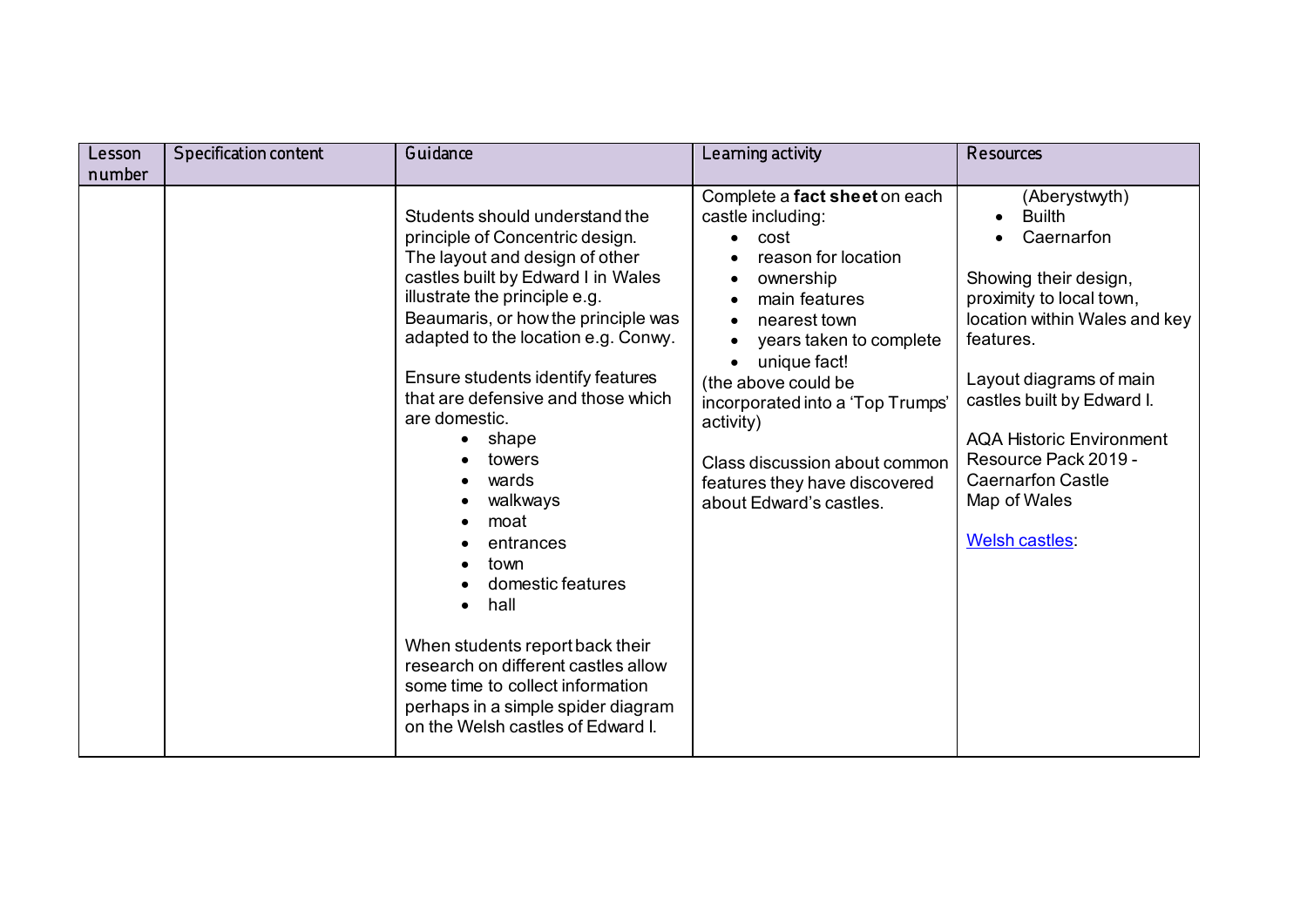| Lesson  | <b>Specification content</b>                                                                                                                                | Guidance                                                                                                                                   | Learning activity                                                                         | Resources                                                                                                            |
|---------|-------------------------------------------------------------------------------------------------------------------------------------------------------------|--------------------------------------------------------------------------------------------------------------------------------------------|-------------------------------------------------------------------------------------------|----------------------------------------------------------------------------------------------------------------------|
| number  |                                                                                                                                                             |                                                                                                                                            |                                                                                           |                                                                                                                      |
| 25 & 26 | <b>The Great Cause</b><br>$\bullet$<br><b>Issue of Scottish</b><br>$\bullet$<br>succession, Balliol and<br><b>Bruce</b><br>Scottish campaigns:<br>$\bullet$ | This lesson will show students how<br>there came to be a vacancy for the<br>title of king of Scotland and who the<br>main contenders were. | <b>Enquiry Question: Why did</b><br>Edward I become involved in<br>Scottish affairs?      | <b>AQA Historic Environment</b><br>Resource Pack 2020 - The<br>Battle of Stirling Bridge -<br>Background information |
|         | William Wallace and the<br><b>First War of Scottish</b><br>Independence from                                                                                | Worksheet should include:<br>• The life of King Alexander III, his                                                                         | Complete a worksheet on the<br>origins of the Great cause.                                | Textbooks, worksheet and<br>research. Family tree sheet                                                              |
|         | 1297 to the death of<br>Edward I                                                                                                                            | children, grandchildren, esp. his<br>granddaughter, Margaret of<br>Norway.                                                                 | Construct pen portraits of Balliol<br>and Bruce.                                          | Clip covers the end of<br>Edward's Welsh campaign,<br>the death of his 1 <sup>st</sup> wife, the                     |
|         |                                                                                                                                                             | • The role and aims of Edward as<br>arbiter in the succession and the                                                                      | 'King Edward I in Scotland.'                                                              | expulsion of the Jews, and<br>the start of the Scottish                                                              |
|         |                                                                                                                                                             | role of the 'guardians of Scotland'.<br>• June 1291 - Edward becomes                                                                       | Using a map of Scotland,<br>students plot the main castles                                | campaign                                                                                                             |
|         |                                                                                                                                                             | 'chief lord and guardian of the<br>kingdom'.                                                                                               | and route of Edward and his<br>allies into Scotland.                                      | <b>AQA Historic Environment</b><br>Resource Pack 2020 - The                                                          |
|         |                                                                                                                                                             | • Balliol and Bruce's links to David<br>and an assessment of the strength<br>of their claims.                                              |                                                                                           | <b>Battle of Stirling Bridge</b><br>Resource A                                                                       |
|         |                                                                                                                                                             |                                                                                                                                            |                                                                                           | Textbook                                                                                                             |
|         |                                                                                                                                                             | This lesson will help students<br>understand the chronology of the<br>events in the Scottish campaign. It                                  | Students will construct a<br>timeline showing an overview of<br>Edward I and his Scottish | Blank map of Scotland<br>Base timeline for events.                                                                   |
|         |                                                                                                                                                             | will provide an overview of events                                                                                                         | campaigns. Brief details of each<br>event should be included on the                       | <b>Scottish battlefields</b>                                                                                         |
|         |                                                                                                                                                             | and also begin to help to assess the<br>reasons for Edward's successes and<br>failures and the reasons for the                             | timeline.                                                                                 | The Battle of Falkirk (ERA)                                                                                          |
|         |                                                                                                                                                             | resumption of hostilities by Robert                                                                                                        |                                                                                           |                                                                                                                      |
|         |                                                                                                                                                             | the Bruce.                                                                                                                                 |                                                                                           | Clip covers Edward's <b>Scottish</b>                                                                                 |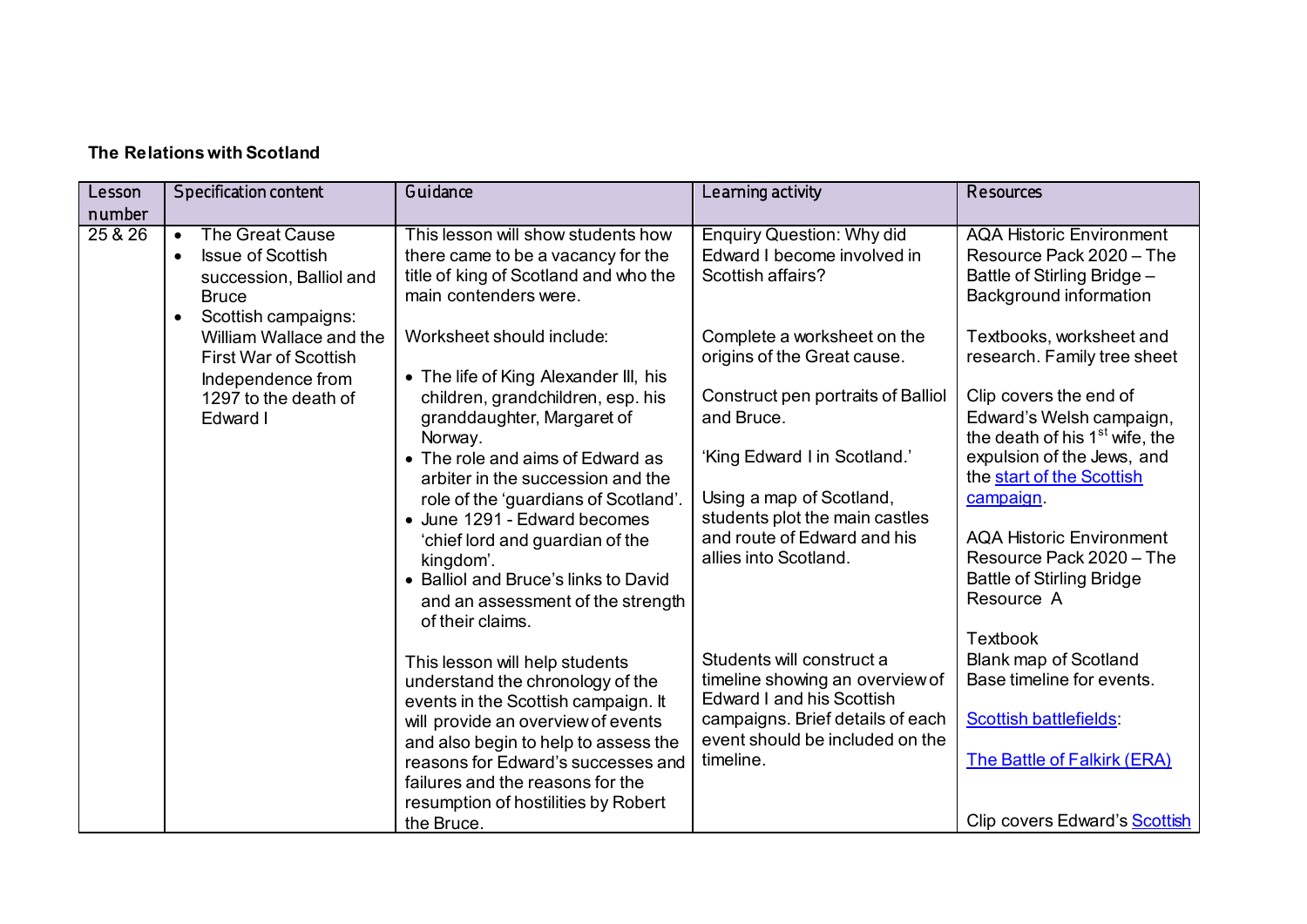| Lesson  | <b>Specification content</b>                                                                                                                                                                                        | Guidance                                                                                                                                                                                                                                                                                                                                                                                                                                                                                                                                                                                                               | Learning activity                                                                                                                                                                                                                                                                                                                                                                                                                                                                                                                                                                                                                                                                                                               | Resources                                                                                                                                                                                                                                                                                                                                                                                                                                                                                                                                                                   |
|---------|---------------------------------------------------------------------------------------------------------------------------------------------------------------------------------------------------------------------|------------------------------------------------------------------------------------------------------------------------------------------------------------------------------------------------------------------------------------------------------------------------------------------------------------------------------------------------------------------------------------------------------------------------------------------------------------------------------------------------------------------------------------------------------------------------------------------------------------------------|---------------------------------------------------------------------------------------------------------------------------------------------------------------------------------------------------------------------------------------------------------------------------------------------------------------------------------------------------------------------------------------------------------------------------------------------------------------------------------------------------------------------------------------------------------------------------------------------------------------------------------------------------------------------------------------------------------------------------------|-----------------------------------------------------------------------------------------------------------------------------------------------------------------------------------------------------------------------------------------------------------------------------------------------------------------------------------------------------------------------------------------------------------------------------------------------------------------------------------------------------------------------------------------------------------------------------|
| number  |                                                                                                                                                                                                                     |                                                                                                                                                                                                                                                                                                                                                                                                                                                                                                                                                                                                                        |                                                                                                                                                                                                                                                                                                                                                                                                                                                                                                                                                                                                                                                                                                                                 |                                                                                                                                                                                                                                                                                                                                                                                                                                                                                                                                                                             |
|         |                                                                                                                                                                                                                     | Students will already be aware of the<br>risks associated with battles and the<br>nature of sieges from lesson 20.                                                                                                                                                                                                                                                                                                                                                                                                                                                                                                     |                                                                                                                                                                                                                                                                                                                                                                                                                                                                                                                                                                                                                                                                                                                                 | campaign and conclusion:                                                                                                                                                                                                                                                                                                                                                                                                                                                                                                                                                    |
| 27 & 28 | • Scottish campaigns:<br>William Wallace and the<br><b>First War of Scottish</b><br>Independence from<br>1297 to the death of<br>Edward I<br>The reputation of<br>$\bullet$<br>Edward I as 'Hammer of<br>the Scots' | These lessons will introduce<br>students to the role of place in<br>history by investigating the different<br>features of battlefields.<br>This is an opportunity to explore the<br>key events and developments of the<br>battles, key military tactics and<br>innovations and understand the<br>reasons for the outcome of the<br>battle.<br>Students should aim to understand<br>the basic sequence of events at the<br>end of the first lesson, and consider<br>explaining the outcomes during the<br>second lesson.<br>Students should understand the<br>differences between English and<br>Scottish armed forces. | Enquiry question: what can the<br>battles of Stirling Bridge, Falkirk<br>and the siege of Stirling Castle<br>tell us about medieval warfare?<br>Start the lesson with a brief<br>revision of the background to<br>the campaign / battles.<br>Students should be given the<br>above question as the basis for<br>case studies of the battles and<br>sieges Edward participated in.<br>They should investigate the role<br>of:<br><b>Size</b><br>$\bullet$<br>Topography<br>$\bullet$<br>Proximity to coast<br>$\bullet$<br>Position of the army<br>$\bullet$<br><b>Tactics</b><br>$\bullet$<br>the positions and<br>$\bullet$<br>composition of each of the<br>armies<br>Class may be divided or<br>allocated different battles. | <b>AQA Historic Environment</b><br>Resource Pack 2020 - The<br><b>Battle of Stirling Bridge</b><br>Resource Background<br>information; Resources B,<br>C1 & C2, & E<br>Brief video account of the<br>battle of Stirling bridge<br><b>The Battle of Stirling Bridge</b><br>(ERA)<br><b>Bruce and Bishop Lamberton</b><br>pact (ERA)<br>Blank map<br>Use the Battlefields Trust site<br>for the location of Stirling<br>Bridge battle site<br>Brief video account of the<br><b>Battle of Falkirk</b><br>Use the battlefields Trust site<br>for the location of <b>Falkirk</b> |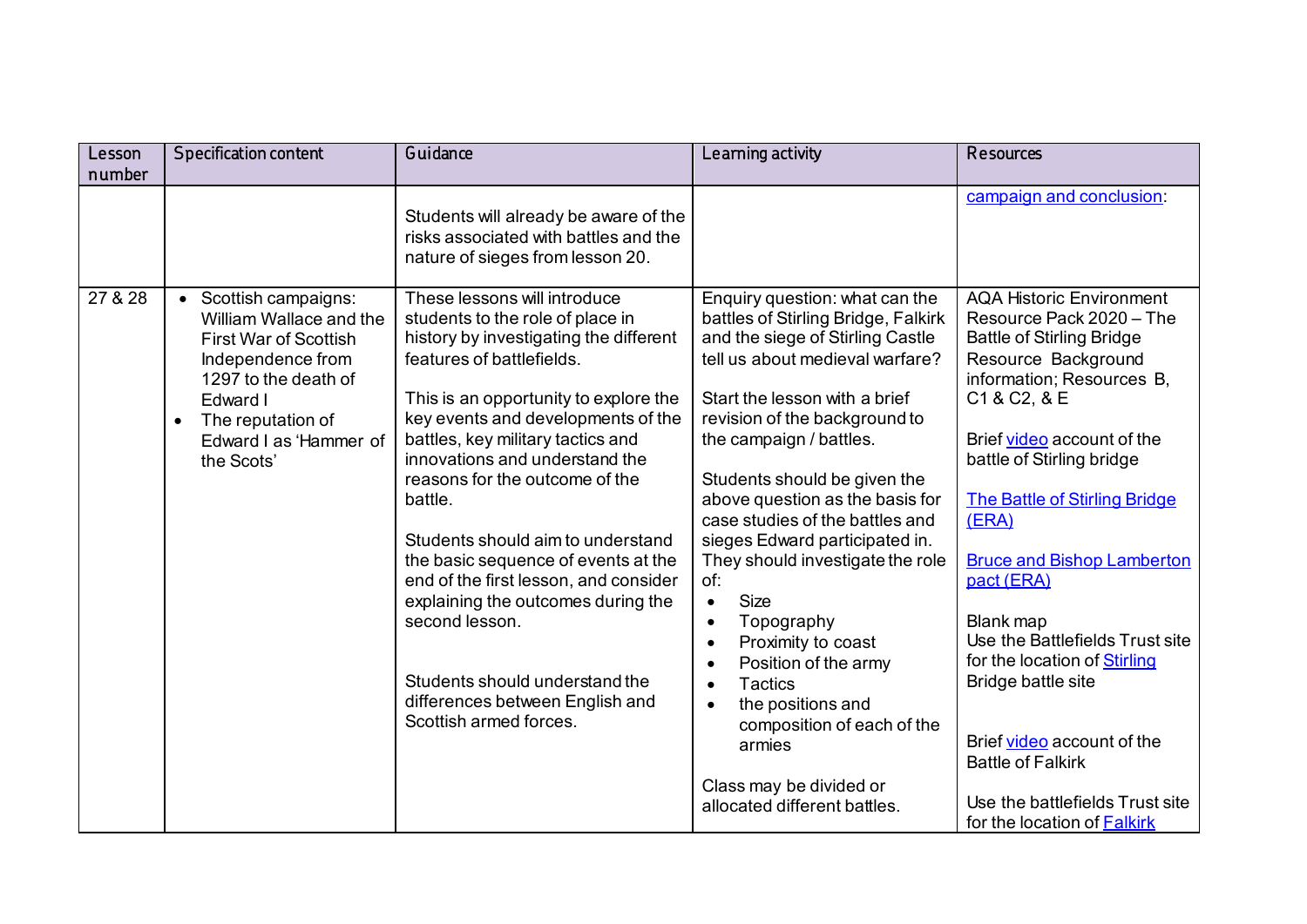| Lesson | <b>Specification content</b>                                                                                                             | Guidance                                                                                                                                                        | Learning activity                                                                                                       | Resources                                                                                                                               |
|--------|------------------------------------------------------------------------------------------------------------------------------------------|-----------------------------------------------------------------------------------------------------------------------------------------------------------------|-------------------------------------------------------------------------------------------------------------------------|-----------------------------------------------------------------------------------------------------------------------------------------|
| number |                                                                                                                                          |                                                                                                                                                                 |                                                                                                                         |                                                                                                                                         |
|        |                                                                                                                                          |                                                                                                                                                                 |                                                                                                                         | battle site                                                                                                                             |
|        |                                                                                                                                          |                                                                                                                                                                 | Using images students create a<br>short captioned PowerPoint<br>presentation to explain key<br>moments in the fighting. | Defeat at Dunbar (ERA)                                                                                                                  |
|        |                                                                                                                                          |                                                                                                                                                                 | Students to decide how they<br>explain the outcome of the<br>battle.                                                    | <b>Textbook</b>                                                                                                                         |
|        |                                                                                                                                          |                                                                                                                                                                 | Students may be asked to<br>consolidate their understanding<br>by writing a short essay of no                           |                                                                                                                                         |
|        |                                                                                                                                          |                                                                                                                                                                 | more than 330 words to explain<br>their view. This may be then set<br>as a revision exercise to be                      |                                                                                                                                         |
|        |                                                                                                                                          |                                                                                                                                                                 | summarised in no more than<br>100 words in preparation for                                                              |                                                                                                                                         |
|        |                                                                                                                                          |                                                                                                                                                                 | Lesson 30.                                                                                                              |                                                                                                                                         |
| 29     | Scottish campaigns:<br>$\bullet$<br>William Wallace and the<br><b>First War of Scottish</b><br>Independence from<br>1297 to the death of | This lesson is an opportunity to<br>reflect on the broader significance of<br>the Scottish campaigns and the<br>reputations of Edward I and William<br>Wallace. | Class debates:<br>'Was William Wallace a hero or<br>a traitor?'<br>'Does Edward deserve his                             | <b>Textbook</b><br><b>AQA Historic Environment</b><br>Resource Pack 2020 - The<br><b>Battle of Stirling Bridge</b><br>Resource J, K & L |
|        | Edward I                                                                                                                                 |                                                                                                                                                                 | epithet as the 'Hammer of the                                                                                           |                                                                                                                                         |
|        | The reputation of<br>$\bullet$<br>Edward I as 'Hammer of<br>the Scots'                                                                   | You could link this lesson to lesson<br>28 by looking at cinematic depictions<br>of Edward I and William Wallace.                                               | Scots'?                                                                                                                 | Work sheet on William<br>Wallace                                                                                                        |
|        |                                                                                                                                          | Students should assess William                                                                                                                                  |                                                                                                                         | <b>William Wallace (ERA)</b>                                                                                                            |
|        |                                                                                                                                          | Wallace using the worksheet asking                                                                                                                              |                                                                                                                         |                                                                                                                                         |
|        |                                                                                                                                          | about aspects of his life.                                                                                                                                      |                                                                                                                         | Newspaper templates are                                                                                                                 |